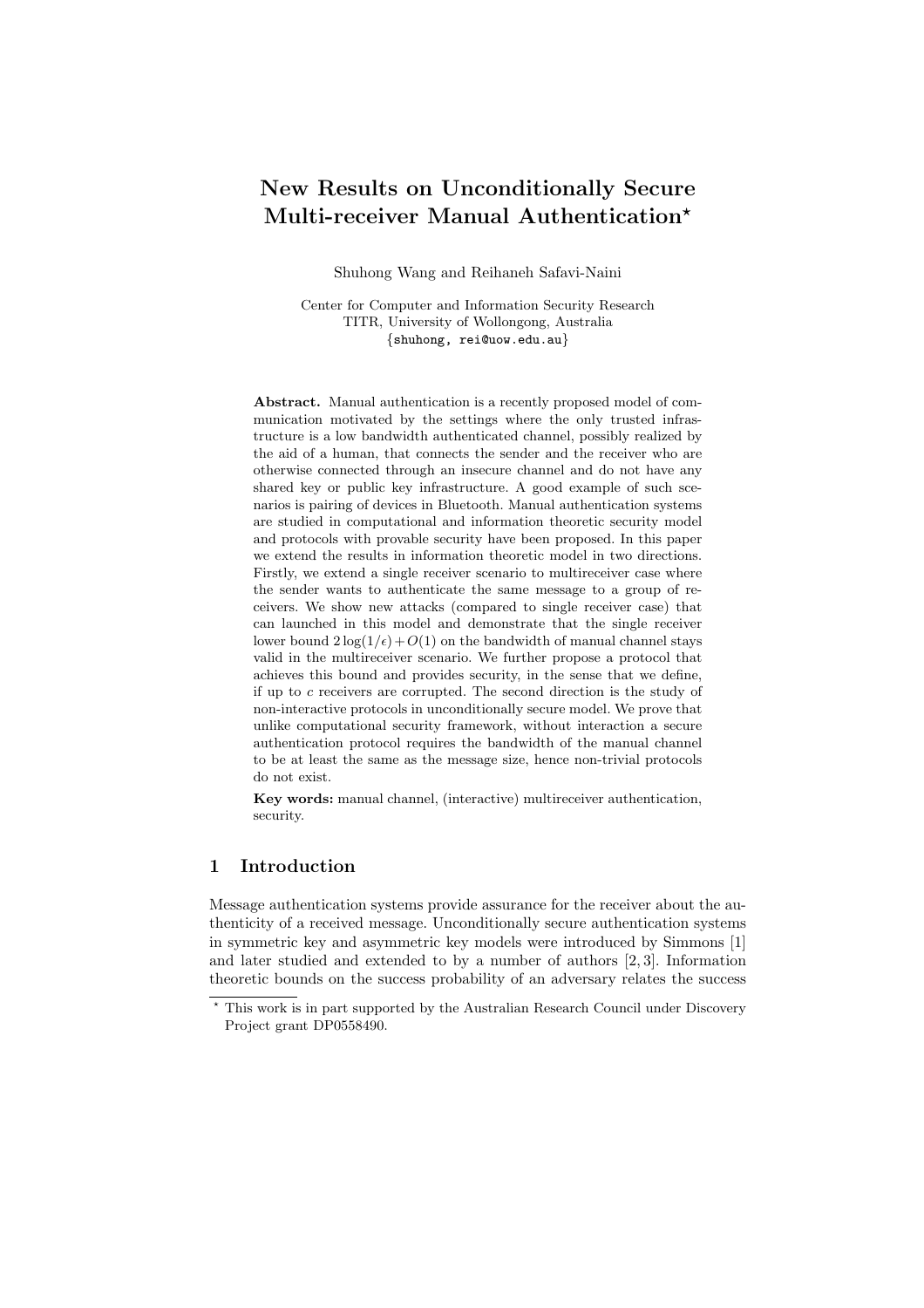chance to the key entropy [4] and provides a lower bound on number of key bits that are required for achieving a certain level of protection. Gemmell and Naor [5] proposed an interactive protocol for authentication and showed that the key length can be reduced for the same level of protection  $<sup>1</sup>$ .</sup>

As an extension of two-party authentication, MRA (multi-receiver authentication) aims at providing the integrity of a message sent from one sender to  $n > 1$  receivers. MRA is very important for many applications, such as network control, TV broadcast, and other distributed systems. A trivial yet inefficient approach for MRA might be to run  $n$  copies of the two-party authentication protocol. Significant efforts have been made to construct nontrivial (more efficient and/or more secure) MRAs. Existing work on them in the information theoretic model includes [8–10], providing unconditional security. Note that all the existing MRAs were done in the shared key communication model where secrets are pre-distributed to participants.

Recently a new communication model for message authentication, motivated by scenarios such as pairing of devices in Bluetooth protocol [11], has been proposed. In this model sender and receiver do not have a shared key but in addition to the insecure channel that they are using for communication of messages, they are also connected through a low bandwidth authenticated channel, called manual channel. Messages sent over the manual channel cannot be modified. Also the attacker cannot inject a new message over this channel. However the attacker can change the synchronization of the channel and can delay or replay a sent message over this channel. The bandwidth of the manual channel is a scarce resource and has the same role as the key length in a symmetric or asymmetric key model and efficiency analysis of the protocols shows how efficiently the bandwidth has been used for providing protection against forgery.

Authentication in manual channel model has been studied in both computational and unconditionally secure frameworks [12, 13]. Vaudenay proposed a formal model for analysis of protocols in this model. Naor, Sergev and Smith studied protocols in this model using unconditionally secure framework. Naor et al's protocol is interactive and is shown to limit the success chance of the forger to  $\epsilon$  by using a manual channel with bandwidth  $2 \log \epsilon + O(1)$ .

In computational model there are also non-interactive protocols, referred to as NIMAP (Non-interactive Manual Authentication Protocol). NIMAPs [14, 15] are particularly interesting because they do not require the receive to be live and as long as what is received through the public channel matches what is received over the manual channel, the received message is considered authentic.

### Our contribution

In this paper we extend the two party manual authentication scenario of [13] to a multireceiver manual authentication (MRMA), i.e., a scenario where there is one sender and multiple receivers, some possibly corrupted, and the sender does not have shared secret with receivers. The sender however has a low bandwidth manual channel with each receiver. We assume receivers are connected through

 $1$  The original version of their protocol was shown insecure [6]. The corrected version in [7] provides the claimed security.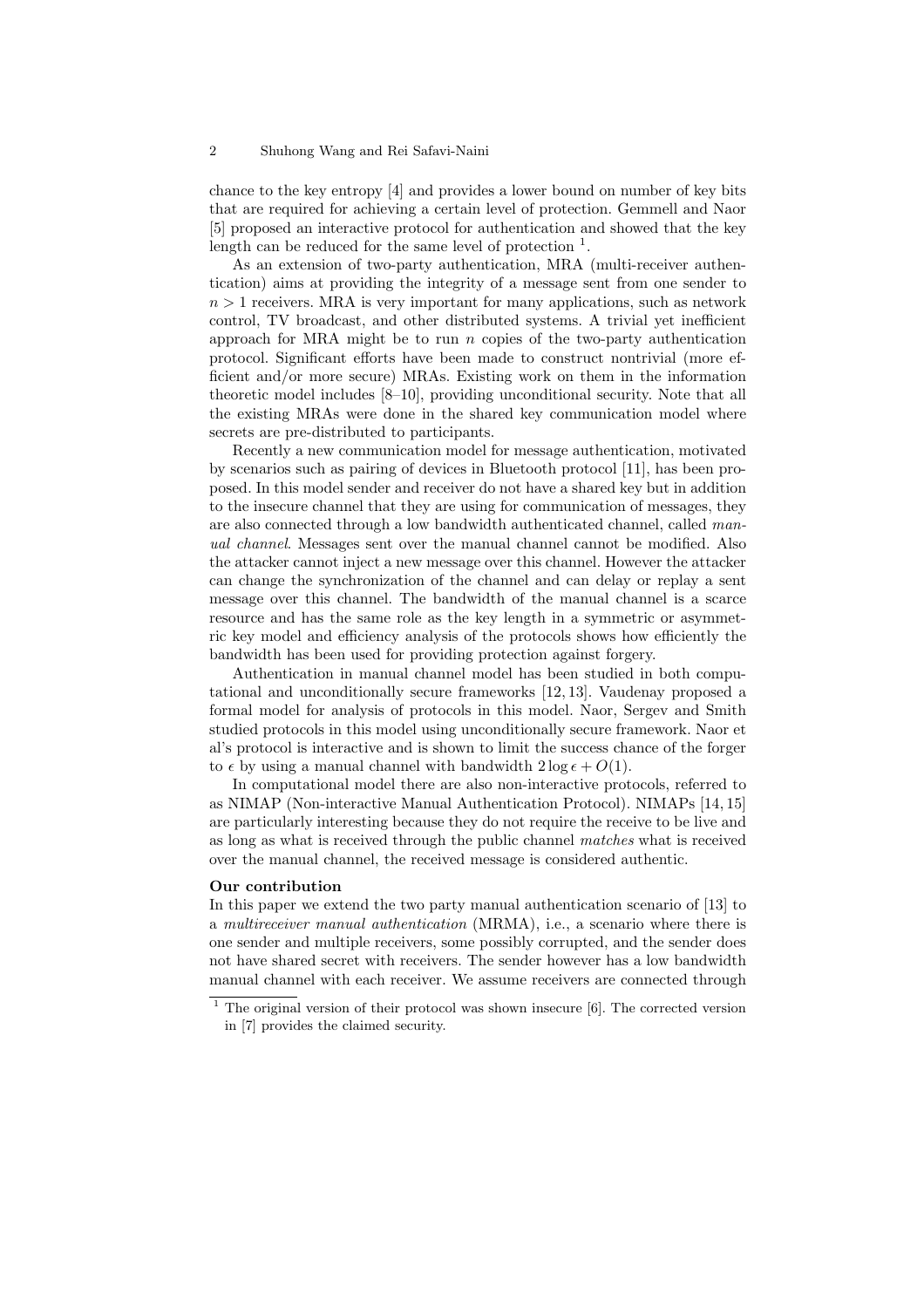a trusted infrastructure. In particular we assume there is a trusted initializer that provides key information to receivers. The adversary can corrupt up to c receivers. We will show that in the above MRMA system the  $2\log(1/\epsilon)$  +  $O(1)$  lower bound on manual channel bandwidth holds for constant c. More specifically, we propose an interactive protocol for multireceiver case that limits the success chance of the forger to  $\epsilon$  by using a manual channel with bandwidth  $2\log(1/\epsilon) + O(\log c)$ .

We also consider NIMAPs in unconditionally secure framework and show a lower bound on the bandwidth of the manual channel that effectively implies secure NIMAPs can only exist if the message is directly sent over the manual channel, i.e. trivial case. This demonstrates that unlike computational security framework interaction is necessary for secure manual authentication.

The paper is organized as follows. In Section 2 we present a communication model and a definition for multireceiver manual authentication (MRMA) under the model. We assume the strongest adversary in our model. In Section 3 we extend the Naor et al's protocol to multireceiver case. We first show that a straightforward extension cannot be secure in our strong adversary model, and then propose an secure extension, resulting in an interactive multireceiver manual authentication protocol. In Section 4 we show that non-interactive manual authentication in the unconditionally secure setting is not possible unless the message itself is sent over the manual channel. There, interaction is necessary in for unconditionally secure manual authentication. Finally, the paper is concluded in Section 5.

# 2 A model for multi-receiver manual authentication

We consider a setting where there are a sender  $S$  and a group of receivers denoted by  $\mathcal{R} = \{ \mathcal{R}_1, \mathcal{R}_2, \cdots, \mathcal{R}_n \}.$  The sender and receivers are connected via two types of channels (insecure and manual). Receivers are connected among themselves via one type of channels (insecure). However there is a trusted infrastructure among receivers. A motivating scenario is when a group leader is connected to each group member through a manual channel, and group members have some secret key information that enables them to have secure communication among themselves.

#### Communication between sender and receivers

The sender is connected to the receivers through an *insecure multicast* channel that is used to transmit the same message to all the receivers. Such an insecure multicast channel could be implemented by letting each receiver has a point to point channel to the sender. All these channels are insecure and are controlled by the adversary. In particular the adversary can control the link between the sender and each receiver independently, and read, inject, modify, remove and delay traffic as he wishes (similar to multicast over the Internet).

In addition to the public channel, we assume that there is a manual multicast *channel* that connects the sender to the receivers. This channel can be seen as  $n$ (unidirectional) manual channels, each connecting the sender to a receiver, that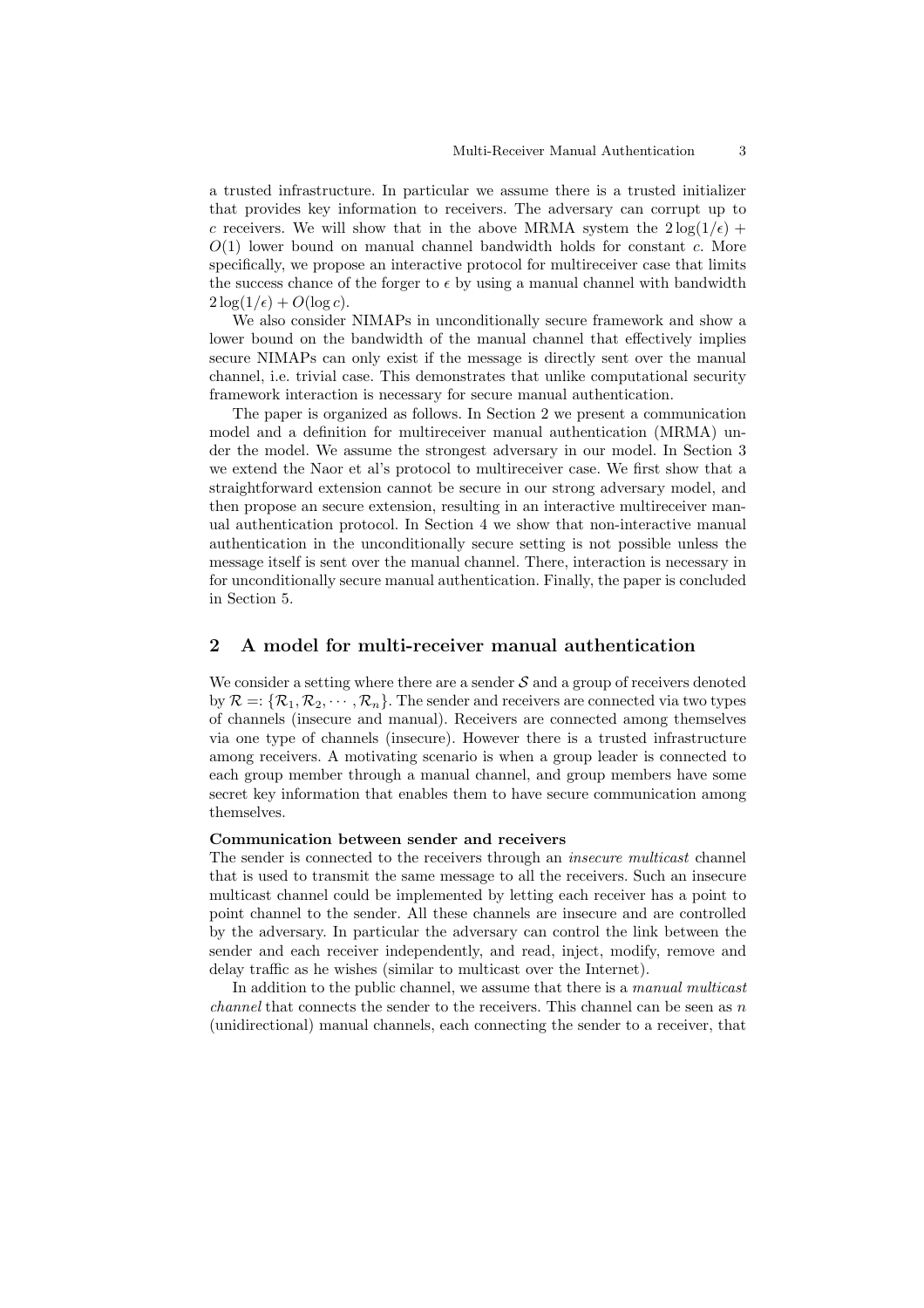can be individually controlled by the adversary. The sender uses the multicast channel to send the same message to all receivers but the adversary's control can result in the message to have different synchronisation tampering for different receivers.

An example of a manual multicast channel is a display that is visible by all group members (e.g a classroom) and is used to show a short string to all group members (although in this example the tampering will be the same on all individual manual channels). Following the terminology in A-codes, such a short string is called as manual tag and sometimes tag without making confusion.

#### Communication among receivers

Receivers can communicate with each other through insecure point-to-point public channels. We assume there is a trusted initializer that securely distribute keys to receivers, hence allowing them to use traditional cryptographic primitives.

### The adversary

Adversary has full control over public channels can target one or more channels (but not all). He can can read, modify or delay messages; he can prevent them from being delivered; he can also replay old messages or insert new ones at any time. The adversary can control one or more manual channels between the sender and receivers. He is however restricted to tampering with synchronisation information; i.e. read, remove, delay, reply of sent messages.

The adversary can also corrupt up to c receivers and have them deviate from the protocol in anyway he defines, but of course subject to restrictions in the communication model.

### 2.1 Extending Naor et al protocol to MRMA

Our aim is to extend Naor et al protocol to allow a sender to authenticate a message  $m$  to a group of receivers when the communication structure is defined as above.

A basic approach would be to use the trusted infrastructure to reduce the group of receivers  $\mathcal R$  into a single entity (i.e., a single receiver) and use the single receiver protocol of Naor  $et \ al \ [13]$  between the sender and this *combined* receiver.

We first show that without assuming a trusted infrastructure and using a direct application of the protocol, a single dishonest receiver can subvert the system. In Subsection 3.1 we describe two attacks that show how an adversary can use a man-in-middle strategy to forge a message with or without manipulating synchronization of messages. We next consider a model assuming receivers can be initialized by a trusted initializer who can provide some secret information (hence a trusted infrastructure) to them. Hence our model can be viewed as a combination of manual channel model between sender and receiver, and a trusted initializer model among receivers. See also Figure 1.

Similar to the single receiver model of [13], the input of the sender  $S$  is a message  $m$ , which she wishes to authenticate to the set of receivers  $\mathcal{R}$ . In the first round,  $S$  sends the message and an authentication tag  $A_S^1$  over the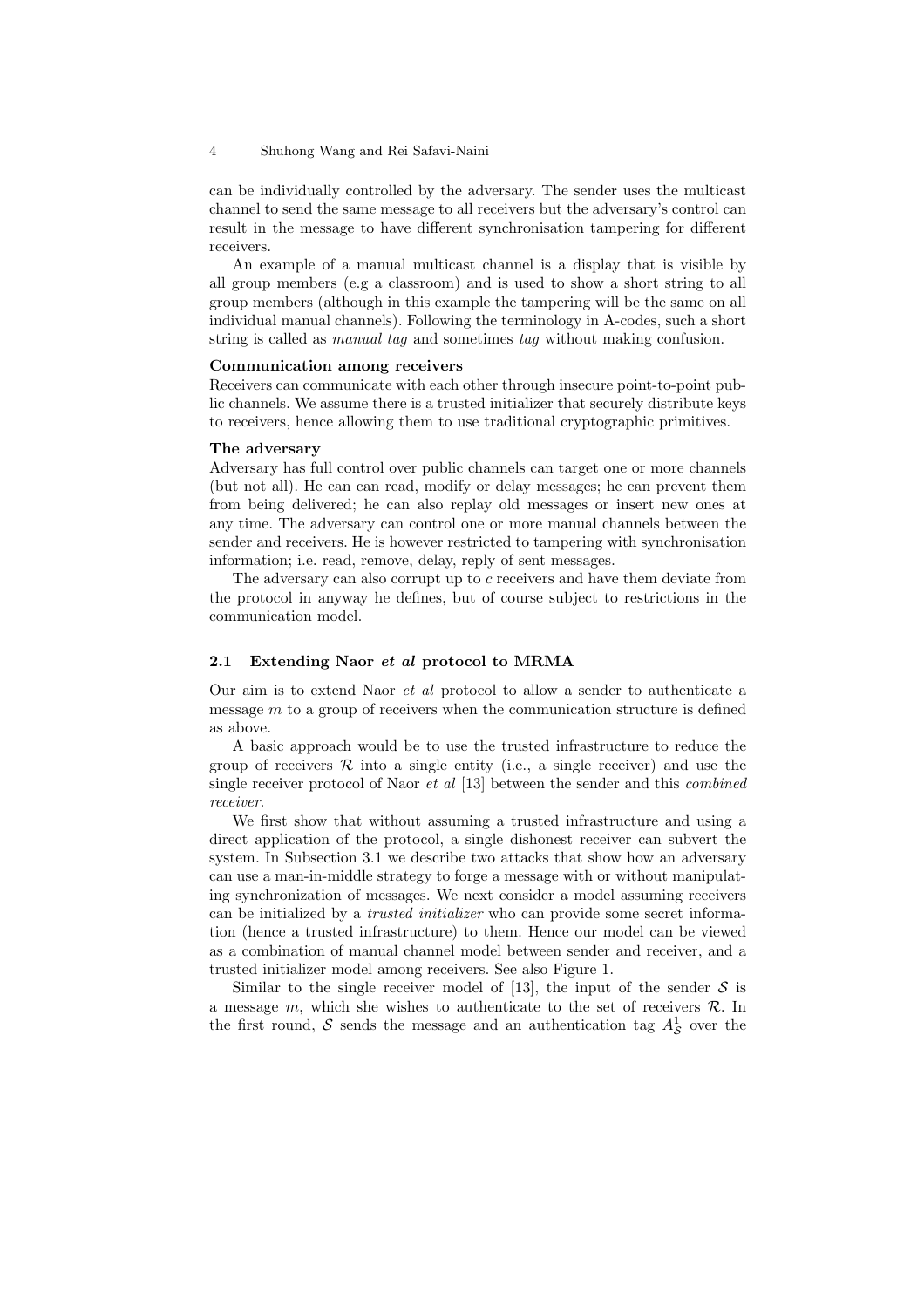

Fig. 1. The multireceiver manual authentication (MRMA) model.

insecure multicast channel. In the following rounds only a tag  $A_{\mathcal{S}}^{j}$  (or  $B_{i}^{j}$ ) is sent over the insecure channel, meaning that the tag is from  $S$  (or from  $\mathcal{R}_i$ ). All communications over public channel can be controlled by the adversary. He can inject or modify the input message  $m$ . The replaced message  $\hat{m}_i$  is received by the receiver  $\mathcal{R}_i$ ,  $i = 1, 2, \dots, n$ . He receives all of the tags  $A_{\mathcal{S}}^j$  and can replace them with  $\hat{A}_i^j$  of his choice intending for  $\mathcal{R}_i$ . The adversary also receives each of the tags  $B_i^j$  and can replace them with  $\widehat{B}_i^j$  before they arrive S. Finally, S manually authenticates a short manual tag  $t$ , i.e., sent over the manual channel.

For reading ease, we list the notations represent what are sent and received at each player's end in Table 1.



Notice that in the presence of a computationally unbounded adversary, we can assume w.l.g that the manually authenticated string is sent in the last round. As being pointed out in [13], this is true also in the computational setting, under the assumption that distributively one-way functions do not exit. And similarly, we also allow the adversary to control the synchronization of the protocol's execution. That is, the adversary can carry on two separate, possibly asynchronous conversations, one with the sender and one with the receivers. However, the party that is supposed to send a message waits until it receives the adversary's message from the previous round. For example, the sender  $S$  will only send his  $A_{\mathcal{S}}^{j+1}$  after he has obtained all the  $\widehat{B}_{i}^{j}$   $(i = 1, 2, \cdots, n)$  from the receivers.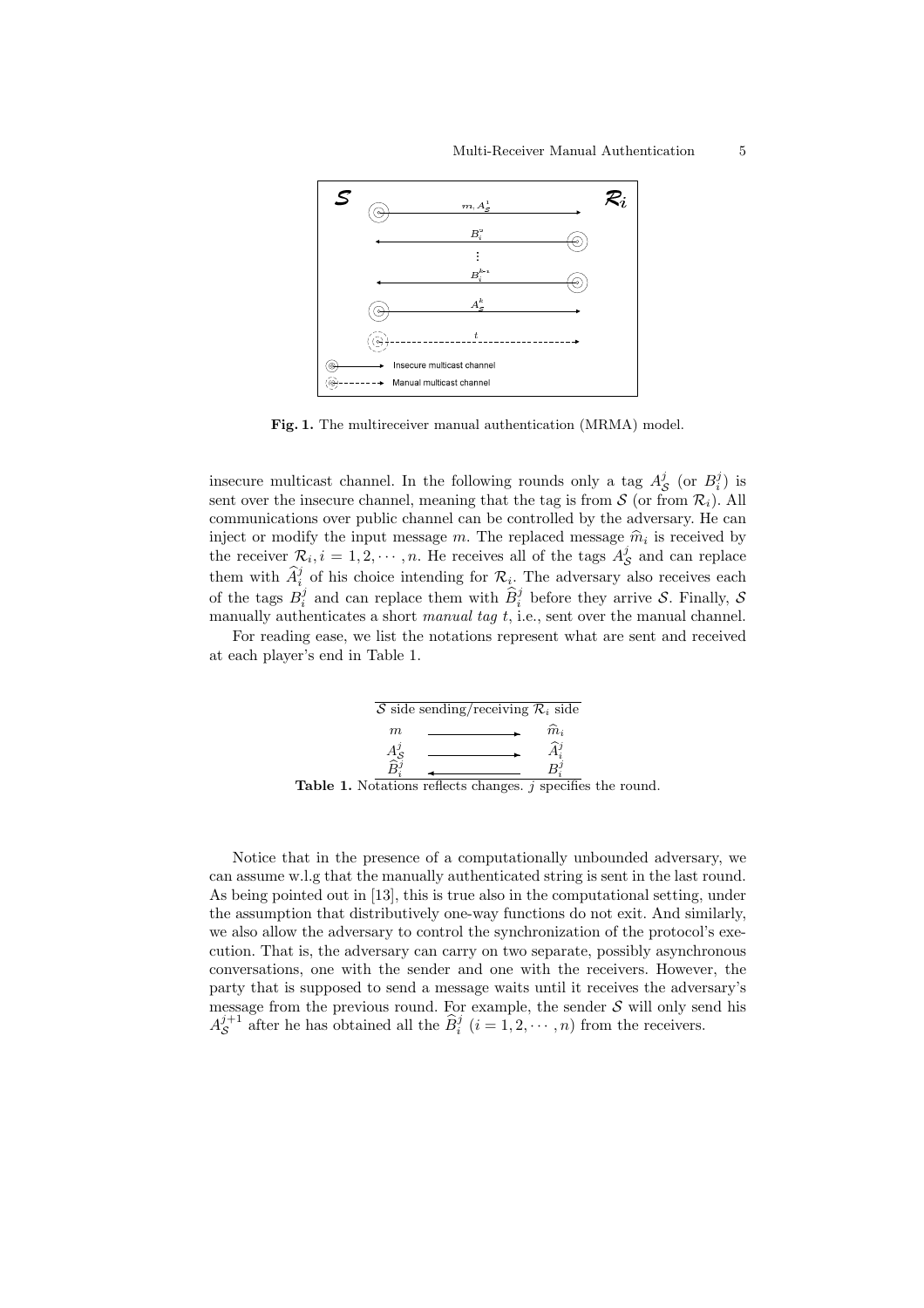We assume the adversary can corrupt a subset  $\mathcal{C} \subset \mathcal{R}$  of the receivers and  $c = |\mathcal{C}|.$ 

**Definition 1.** An unconditionally  $(n, c)$ -secure  $(a, b, k, \epsilon)$ -manual authentication protocol is a k-round protocol in the communication model described above, in which the sender wishes to authenticate an  $a$ -bit input message to n receivers, while manually authenticating at most b-bits to over a multireceiver manual channel. The following requirement must hold:

- Completeness: For all input message m, when there is no interference by the adversary in the execution and all the players honestly follow, every receiver accepts with probability at least 1/2.
- $-$  Unforgeability: For any computationally unbounded adversary, for any  $\mathcal C$  of size c receivers corrupted by the adversary, and for all input messages m, if the adversary replaces m with a different message  $\widehat{m}_i$  for any  $\mathcal{R}_i \notin \mathcal{C}$ , then  $\mathcal{R}_i$  accepts  $\hat{m}_i$  with probability at most  $\epsilon$ .

#### Lower bound on bandwidth

Obviously when  $n = 1$ , our model reduces to the basic model of Naor *et al* [13] and so the lower bound for our model cannot be less than that. By constructing a protocol that uses a manual channel with bandwidth being only  $2\log(1/\epsilon)$  +  $O(\log c)$ , we show that the lower bound for the our MRMA model is in fact equal to  $2\log(1/\epsilon) + O(1)$  for constant c, the same lower bound of the basic model. This is particularly the case for small groups.

# 3 Interactive MRMA protocols

At first, we show that a straightforward extension of a single-receiver scheme is not secure in the multi-receiver setting due to existence of strong attacks. This result is consistent to other known results on multi-receiver authentications in the shared-key communication model. More precisely, that is a straightforward extension of a single receiver scheme (A-code) is not secure in the multi-receiver setting. We note that this consistence is however due to different reasons (of course both due to distrust among receivers). In the shared-key model, the insecurity is due to the difference that the sender and receiver in A-codes is symmetric while in secure MRA-codes should be asymmetric. But in the manual channel model (always asymmetric), the insecurity is due to the difference that a singlereceiver will generate a truly random for himself, while a group of receivers may not voluntarily generate a truly random for the group (traitors exist).

Then we present two attacks to show that a single traitor is enough to subvert the protocol completely and thus new technique must employed to secure the protocol. And in Subsection 3.2 we show that by using commitment schemes, the group of receivers can be forced to play honestly, in the sense that dishonest behavior (of up to  $c = n - 1$  corrupted receivers) can cheat no honest receiver.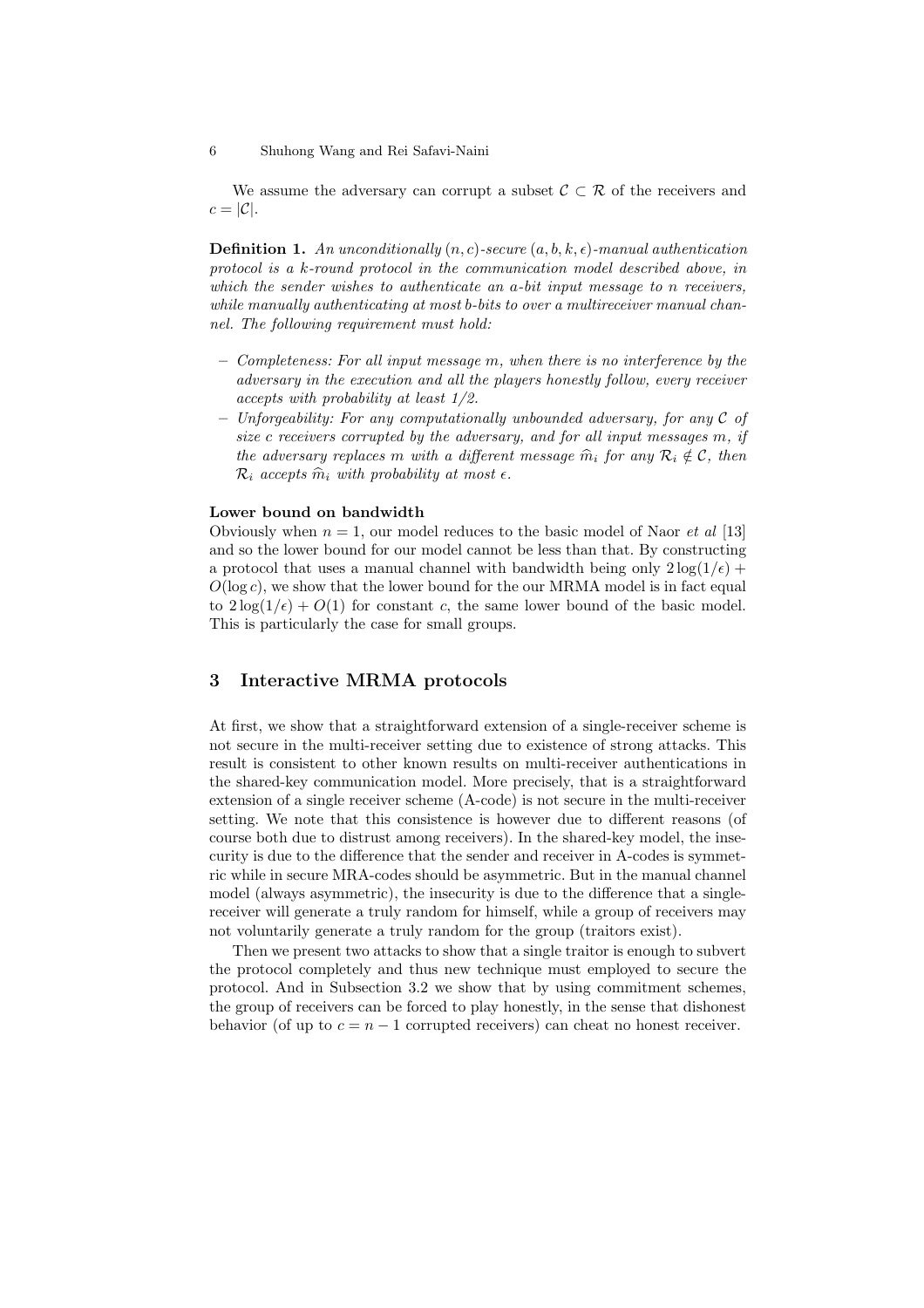#### 3.1 A straightforward extension

In the following, we present a straightforward extension of the interactive protocol  $P_k$  of [13], from the single receiver setting to the multi-receiver setting. A brief description of the  $P_k$  [13] is given in the Appendix A. Denote the resulting protocol by  $P_k^n$ . We show how an inside attacker (e.g., corrupted by the adversary) can fool the other receivers in  $P_k^n$ . Note that  $P_k^n$  is quite efficient in the sense that generating and sending a message to all the receivers is once-off in every round. It is obvious that a trivial multi-receiver solution by repeating a single-receiver protocol multiple times does not enjoy this computation and communication efficiency.

For simplicity, let  $n = 2$  and  $k = 2$ , thus the round index j can be omitted. The  $P_{n=2}^{k=2}$  protocol is described as below, where f (more exactly  $f^j$ ) is defined in Section 3.2, which is the function  $C^j$  in [13]. Note that for any equivalent tasks of  $\mathcal{R}_1$  and of  $\mathcal{R}_2$ , the order of performing them can be either.

# The protocol  $\mathrm{P}^{k=2}_{n=2}$

- 1. S multicasts m to the receivers through the insecure channel.
- 2.  $\mathcal{R}_1$  receives the message as  $\hat{m}_1$  and  $\mathcal{R}_2$  receives the message as  $\hat{m}_2$ .
	- (a) S chooses  $A_{\mathcal{S}} \in_R \mathrm{GF}[Q]$  and multicasts it to  $\mathcal{R}_1, \mathcal{R}_2$ .
	- (b)  $\mathcal{R}_1$  receives  $\widehat{A}_1$ , then chooses  $B_1 \in_R \mathrm{GF}[Q]$  and sends it to S and  $\mathcal{R}_2$ .
	- (c)  $\mathcal{R}_2$  receives  $\widehat{A}_2$ , then chooses  $B_2 \in_R \mathrm{GF}[Q]$  and sends it to S and  $\mathcal{R}_1$ .
	- (d) After receiving the  $\widehat{B}_1$  and  $\widehat{B}_2$ , S computes  $\widehat{B} = \widehat{B}_1 + \widehat{B}_2$  and computes  $m_{\mathcal{S}} = \langle \widehat{B}, f_{\widehat{B}}(m) + A_{\mathcal{S}} \rangle.$
	- (e)  $\mathcal{R}_1$  receives  $B_2$ , then computes  $B = B_1 + B_2$  and  $m_1 = \langle B, f_B(\hat{m}_1) + \hat{A}_1 \rangle$ .
	- (f)  $\mathcal{R}_2$  receives  $B_1$ , then computes  $B = B_1 + B_2$  and  $m_2 = \langle B, f_B(\hat{m}_2) + \hat{A}_2 \rangle$
- 3. S multicasts  $m<sub>S</sub>$  to  $\mathcal{R}<sub>1</sub>, \mathcal{R}<sub>2</sub>$  through the manual multicast channel.
- 4.  $\mathcal{R}_1$  accepts if and only if  $m_S = m_1$ ;  $\mathcal{R}_2$  accepts if and only if  $m_S = m_2$ .

Fig. 2. An insecure extension of Naor et al's  $P_k$  to MRMA model

Clearly the sum  $B$  (resp.  $\widehat{B}$ ) plays exactly the role of the random number selected by the single receiver (resp. what received by the sender) of  $P_k$ . The protocol  $P_k$  is proved to be secure, but  $P_k^n$  is not secure any more. In order to better understand our construction, in the following we show two attacks on the protocol  $P_k^n$  below.

As illustrated in Figure 3, the asynchronous attack is named from that the dishonest  $\mathcal{R}_2$  (or considering that he is corrupted by an adversary) runs the protocol non-synchronically (i.e., separately) with the sender  $S$  and the other receiver  $\mathcal{R}_1$  who are both honest. When running the protocol with  $\mathcal{S}, \mathcal{R}_2$  impersonates  $\mathcal{R}_1$  sending an arbitrary  $B_1$  and also sending his own  $B_2$ . Then S will send the supposed manual tag  $t = \langle \widehat{B}, f_{\widehat{B}}(m) + A \rangle$  through the manual channel. Now  $\mathcal{R}_2$  delays the manual tag, and impersonates S to run the protocol with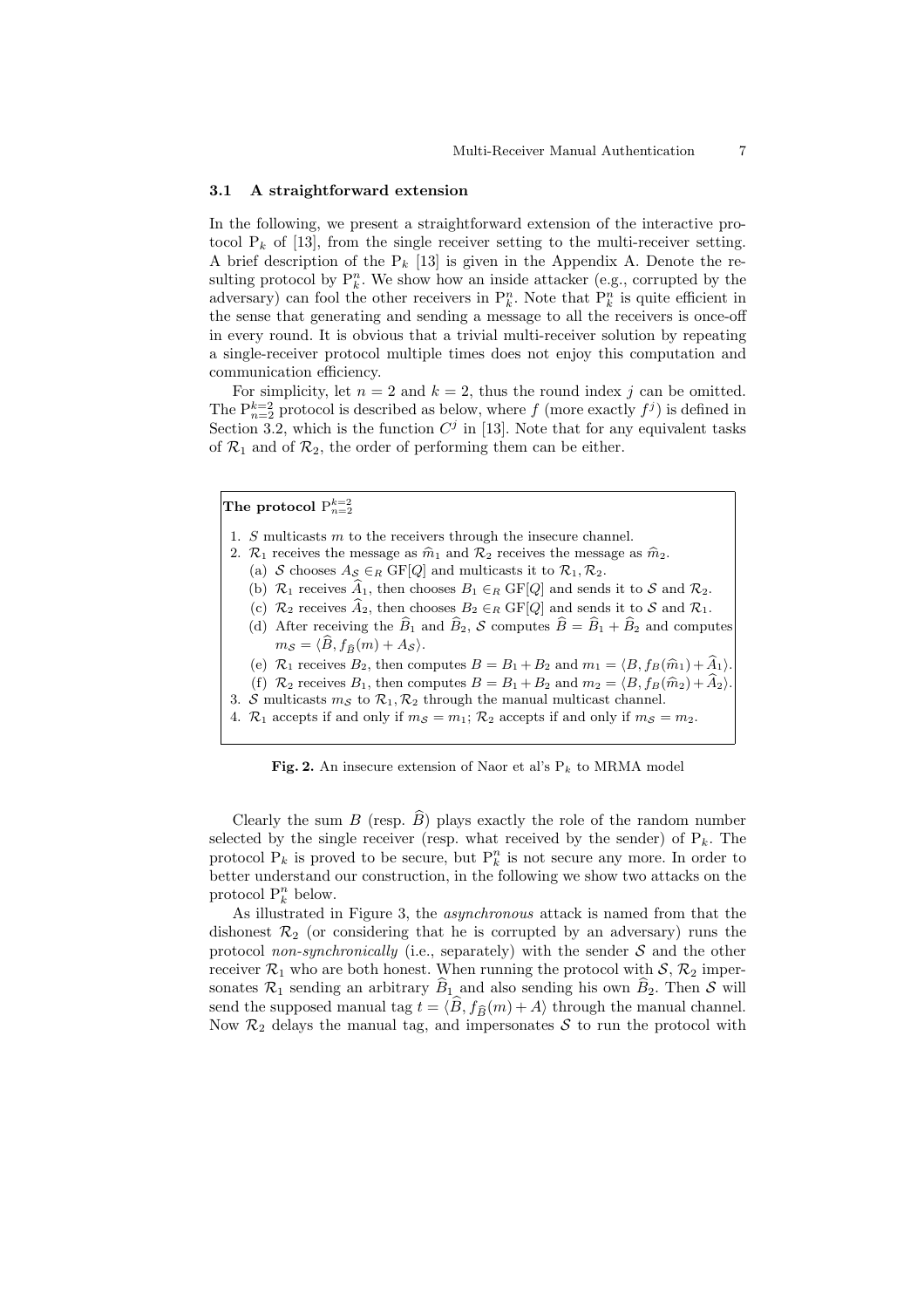

Fig. 3. An attack with manipulating synchronization.

 $\mathcal{R}_1$ . He can choose a proper  $\widehat{A}_1$  for an arbitrary message  $\widehat{m}_1$  or vice versa such that  $f_{\widehat{B}}(\widehat{m}_1) + \widehat{A}_1 = f_{\widehat{B}}(m) + A$ . On receiving  $\widehat{m}_1, \widehat{A}_1$  the receiver  $\mathcal{R}_1$  sends  $B_1$ to  $\mathcal{R}_2$  and thus  $\mathcal{R}_2$  can simply sends  $B_2 = \widehat{B}_1 + \widehat{B}_2 - B_1$  to  $\mathcal{R}_1$ . And then  $\mathcal{R}_2$  let the tag t get through to  $\mathcal{R}_1$  (recall that  $\mathcal{R}_2$  is not able to modify the manual tag over the manual channel). It is easy to see that  $\mathcal{R}_1$  will accept  $\hat{m}_1$  as authentic from S.

As illustrated in Figure 4, the dependent attack does not use an asynchronous conversation, instead, it merely make use of the fact that  $\widehat{B}_2$  and  $B_2$  can be dependent on  $\widehat{B}_1$  and  $B_1$  (i.e.  $\mathcal{R}_2$  can choose the former after he knows the latter). In fact, for any  $m, A_{\mathcal{S}}$  and any  $\widehat{m}_1, \widehat{A}_1, F(x) := (f_x(m) + A_{\mathcal{S}}) - (f_x(\widehat{m}_1) + \widehat{A}_1)$ is a polynomial of the variable x. Denote  $x_0$  a root of  $F(x)$ , then  $\mathcal{R}_2$  can simply compute and send  $\hat{B}_2 = x_0 - \hat{B}_1$  and  $B_2 = x_0 - B_1$ . One can easily verify that  $\mathcal{R}_1$  would accept the tag t sent by S.

### 3.2 An interactive protocol

In a multireceiver manual authentication system the sender is trusted but some of the receivers can be corrupted by the adversary. Our protocol,  $\Pi_k$ , as described below is secure against such a strong adversary.

The main observation from the above section is that to ensure security of The main observation from the above section is that to ensure security of<br>the protocol, one needs to ensure the sum  $B^j = \sum_{i=1}^n B_i^j$  remains unpredictable (cannot be engineered by the adversary). We use unconditionally secure non-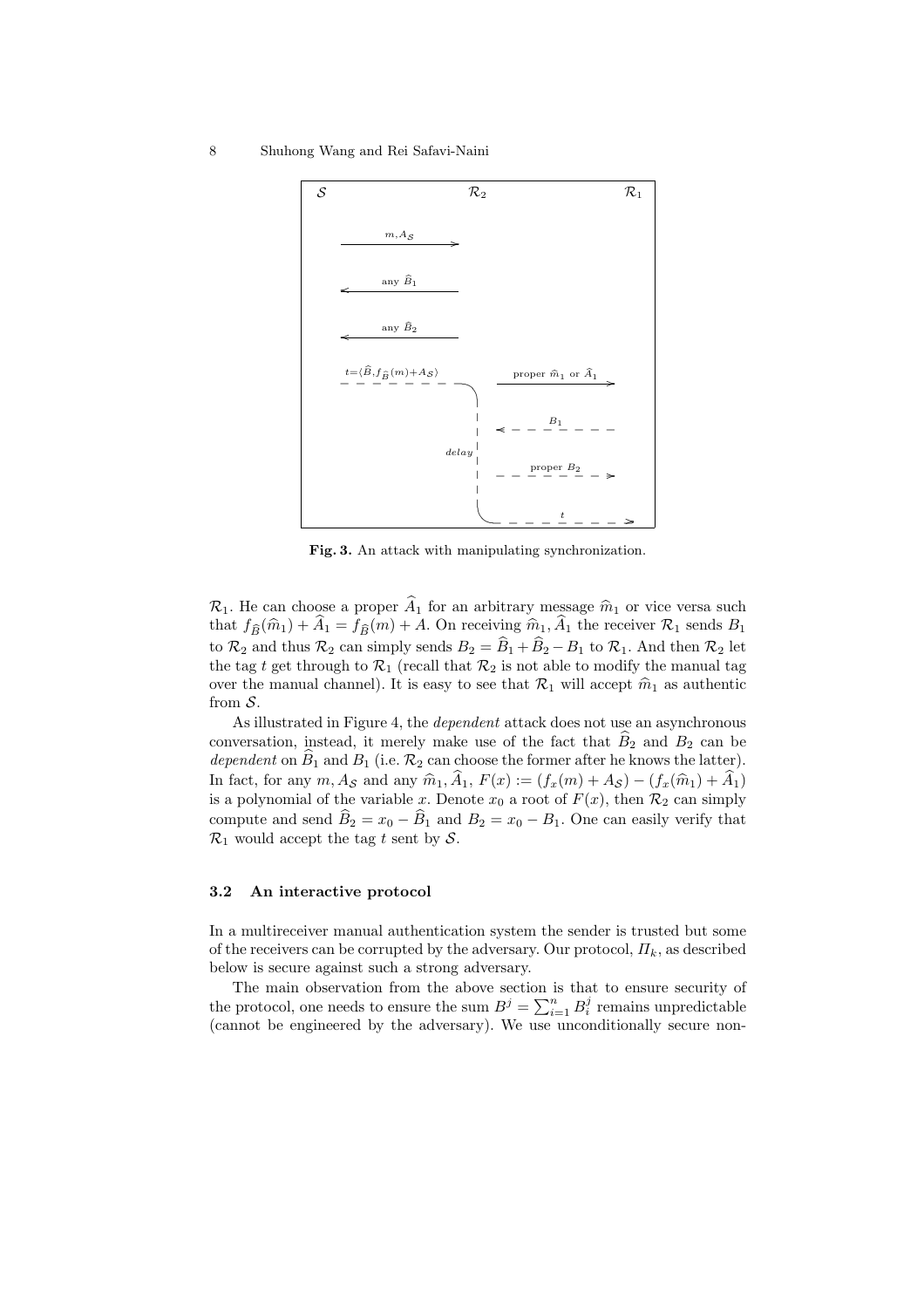

Fig. 4. An attack without manipulating synchronization.

interactive commitment schemes (USNIC) to achieve this goal. Examples of such commitment schemes include the ones by Rivest [16] and by Blundo et al [17].

We denote the USNIC scheme working in finite field  $GF[Q]$  by USNIC[ $Q$ ] and choose it to be the scheme of Blundo et al. To make the paper self-contained, we briefly review their scheme in Appendix B.

The commitment scheme is used in each round, by each receiver to commit to a random value of his choice to all the other receivers<sup>2</sup> to provide assurance for other receivers that their random values are not captured for subverting the protocol (See the dependent attack in Subsection 3.1, Figure 4 for detail). In<br>other words the sum  $P^j$ .  $\sum^n P^j$  is unpredictable (has full aptroxy). We note other words the sum  $B^j = \sum_{i=1}^n B_i^j$  is unpredictable (has full entropy). We note that this can be achieved even if only one receiver is honest, i.e., if one  $B_i^j$  is truly randomly. This lets us to treat the group of the receivers as one entity and thus the security of our MRMA protocol reduces to the security of Naor et al's protocol  $P_k$  [13].

To reduce the length of manual tag, similar to the protocol in [13], we use a sequence of compression function families  $f^1, f^2, \dots, f^{k-1}$  in an k-round interactive protocol. More precisely, given the length, a, of the input message and the upper bound,  $(c + 1)\epsilon$ , on the adversary's forgery probability,  $k - 1$  finite fields  $Q_j, j = 1, \dots k-1$ , are chosen such that  $\frac{2^{k-j}a_j}{\epsilon} \leq Q_j < \frac{2^{k-j+1}a_j}{\epsilon}$ , where  $a_1 = a$  and  $a_{j+1} = \lceil 2 \log Q_j \rceil$ . Then each  $f_x^j$  chosen from the family  $f^j$  maps an  $a_j$ -bit message m into  $GF[Q_j]$  in the following way: firstly the message is split as  $m = m_1 m_2 \cdots m_d$  (concatenation of d strings) with each  $m_i \in \text{GF}[Q_i]$ , and then the function is evaluated as  $f_x^j(m) = m_1x + m_2x^2 + \cdots + m_dx^d \mod Q_j$ . The splitting methods, and equivalently the function family  $f^j$ , is public known for all  $j = 1, 2, \cdots, k - 1$ .

### The protocol  $\Pi_k$ :

1. S multicasts  $m_S^1 = m$  to the receivers through the insecure channel.

<sup>&</sup>lt;sup>2</sup> It is an interesting open problem to construct more sophistic schemes for committing to multiple messages, so that the trusted initializer is invoked only once.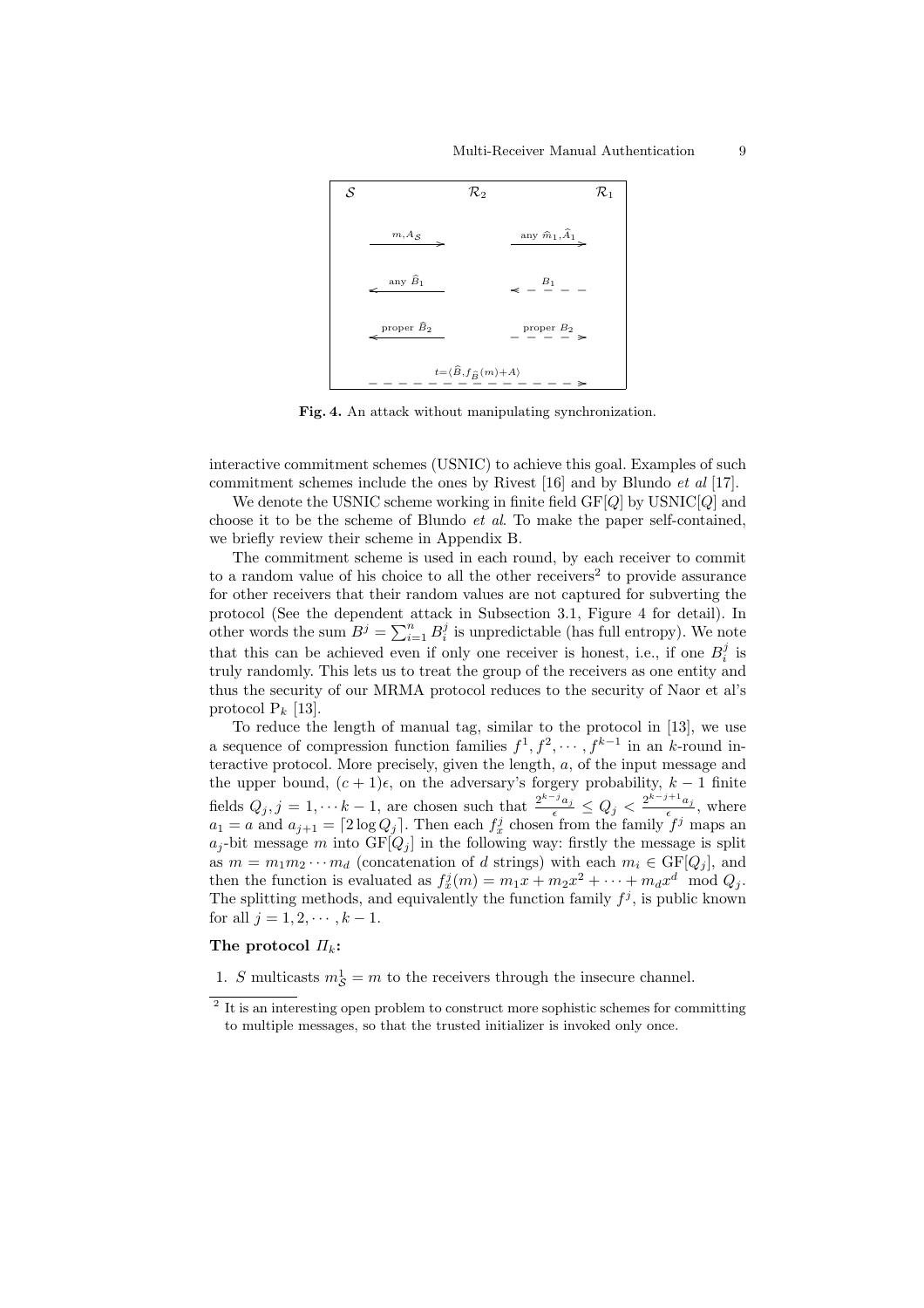- 2. For  $i = \{1, 2, \dots, n\}$ ,  $\mathcal{R}_i$  obtains the message  $m_i^1 = \hat{m}_i$ .
- 3. For  $j = 1$  to  $k 1$ .
	- (a) If  $j$  is odd, then
		- i. S chooses  $A_{\mathcal{S}}^{j} \in_R \mathrm{GF}[Q_j]$  and multicasts it to  $\mathcal{R}$ , through the insecure multicast channel.
		- ii. For  $i = \{1, 2, \dots, n\}, \mathcal{R}_i$  receives  $\hat{A}_i^j$ . Then he chooses and commits to (using  $\mathrm{USNIC}[Q_j])$  a random  $B_i^j \in_R \mathrm{GF}[Q_j]$  all the other receivers  $\mathcal{R} \setminus \mathcal{R}_i$ . After receiving all the commitments from other receivers, he sends  $B_i^j$  to S and opens the his commitment to other receivers.
		- iii. After receiving all the  $\hat{B}_i^j$ , S computes  $\hat{B}^j = \sum_{i=1}^n \hat{B}_i^j$  and  $m_S^{j+1} =$  $\langle \widehat{B}^{j}, f_{\widehat{B}^{j}}^{j}(m_{\mathcal{S}}^{j})+A_{\mathcal{S}}^{j}\rangle.$
		- iv. When all the commitments are correctly opened,  $\mathcal{R}_i$  computes  $B^j = \sum_{i=1}^n B_i^j$  and  $m_i^{j+1} = \langle B^j, f_{B^j}^j(m_i^j) + \hat{A}_i^j \rangle$ .
	- (b) If  $j$  is even, then
		- i. For  $i = \{1, 2, \dots, n\}$ ,  $\mathcal{R}_i$  chooses  $B_i^j \in \text{GF}[Q_j]$  and commits to it to other receivers using USNIC $[Q_j]$  scheme. After received all the commitments, he sends  $B_i^j$  to  $S$  and reveals his commitment.
		- ii. After receiving all the  $\hat{B}_i^j$ , S chooses  $A_{\mathcal{S}}^j \in_R \text{GF}[Q_j]$  and multicasts it to R. Then he computes  $\hat{B}^j = \sum_{i=1}^n \hat{B}_i^j$  and  $m_S^{j+1} =$  $\langle A_{\mathcal{S}}^{j}, \widehat{B}^{j}, f_{A_{\mathcal{S}}}^{j}(m_{\mathcal{S}}^{j})+\widehat{B}^{j}\rangle.$
		- iii. For  $i = \{1, 2, \dots, n\}, \mathcal{R}_i$  computes  $B^j = \sum_{i=1}^n B_i^j$  when all the commitments are correctly opened and then computes  $m_i^{j+1} = \langle \hat{A}_i^j, f^j_{\hat{A}_i^j}(m_i^j) +$ i

 $B^j$  on receiving  $\widehat{A}_i^j$ .

- 4. S multicasts  $m_S^k$  to R through the manual multicast channel.
- 5. For  $i = \{1, 2, \dots, n\}$ ,  $\mathcal{R}_i$  accepts if and only if  $m_S^k = m_i^k$ .

**Theorem 1.** For any  $1 \leq c < n$  colluders, the above protocol  $\Pi_k$  is an  $(n, c)$ secure  $(a, b, k, (c+1)\epsilon)$ -manual authentication protocol in the MRMA model, with  $b \leq 2\log(1/\epsilon) + 2\log^{k-1} a + O(1).$ 

Proof (sketch). See Appendix C for the detailed proof.

The proof is analogous to that of the protocol  $P_k$  in [13] where the  $B^j$  is randomly chosen by a single receiver after receiving  $\hat{A}^j$ . In our protocol  $B^j$  is the sum (or any function depending on all) of the random variables  $B_i^j$  chosen by  $\mathcal{R}_i$ ,  $i = 1, 2, \dots, n$ . Thus to prove the security of our protocol, it is sufficient to prove that the  $B^j$  that  $\mathcal{R}_i \notin \mathcal{C}$  computes is truly random and plays the same role of  $B^j$   $\equiv$  he single receiver protocol. For instance in case of j odd, to prove that the sum  $B^j$ , after  $\mathcal{R}_i$  received  $\hat{A}_i^j$  from the adversary, is truly random we note that since  $B^j$  depends on  $B_i^j$  which is chosen after  $\mathcal{R}_i$ received  $\widehat{A}_i^j$ , it is sufficient to prove that the adversary can not control  $B^j$ . This is obviously true (except with a probability  $\leq c/Q_i$ ) because the security of underlying commitment scheme USNIC $[Q_i]$  (see Appendix C), For the case of even j , the conclusion holds similarly. So the total cheating probability is bounded by *J*, the concrusion holds similarly<br> $\sum_{j=1}^{k-1} \left( \frac{c}{Q_j} + \frac{\epsilon}{2^{k-j}} \right) \leq (c+1)\epsilon.$ 

<sup>10</sup> Shuhong Wang and Rei Safavi-Naini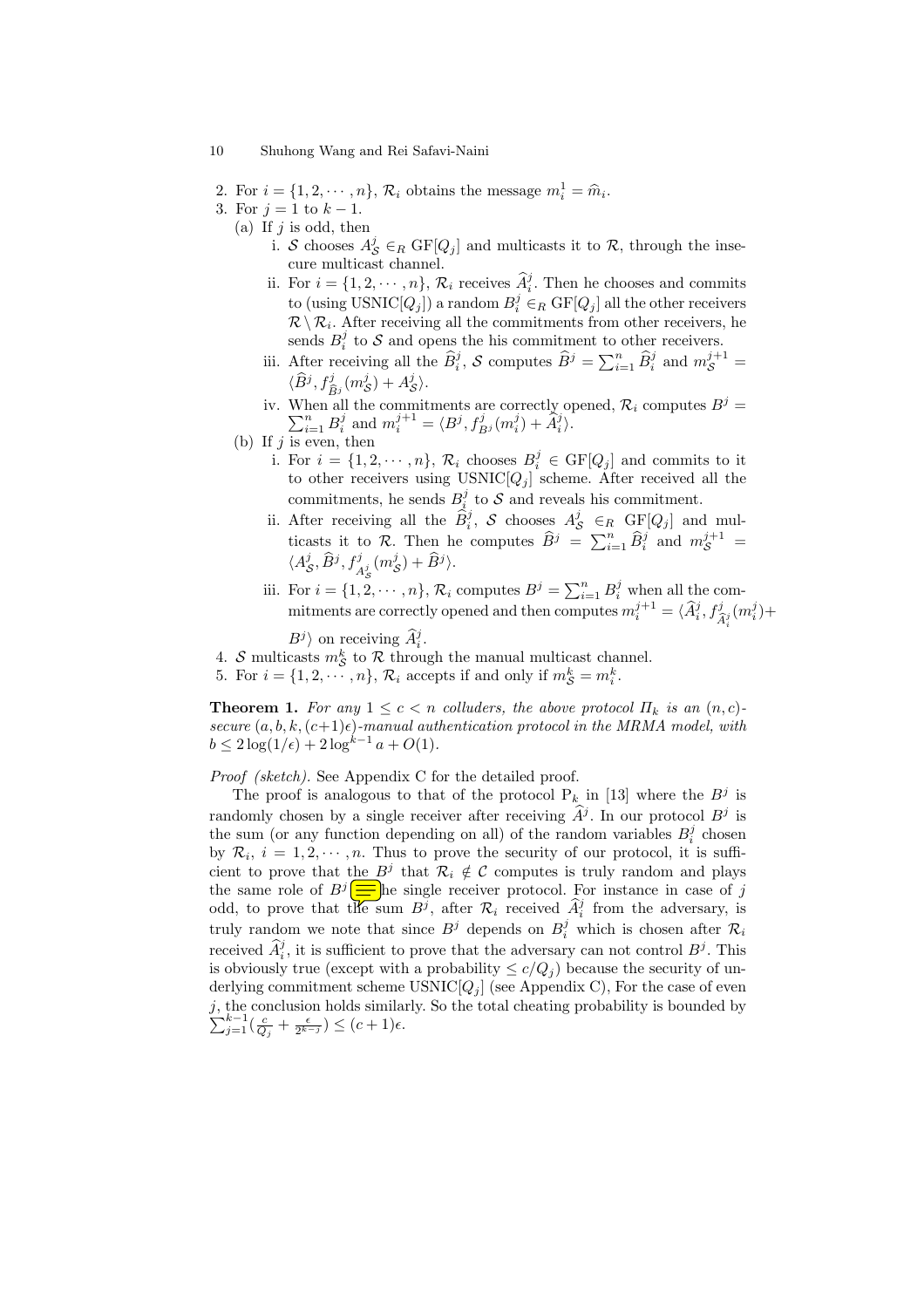Since by using USNIC schemes, we are able to handle a group  $\mathcal R$  of receiver as a single receiver, thus the number of bits sent over the manual channel is actually same to the single receiver case, that is  $b \leq 2\log(1/\epsilon) + 2\log^{k-1} a + O(1)$ by claim 17 in [13]. And if there exists some  $1 \leq j \leq k-2$  such that  $a_j \leq \frac{2^{k-j}}{6}$  $\frac{\epsilon}{\epsilon}$ , we can choose  $Q_{k-1} = \Theta(1/\epsilon)$  instead of  $Q_{k-1} = \Theta((1/\epsilon) \log(1/\epsilon))$  and achieves  $b = 2 \log(1/\epsilon) + O(1).$ 

**Corollary 1.** An  $(n, c)$ -secure  $(a, b, k, \epsilon)$ -manual authentication protocol in the MRMA model exists for all  $a, k, 1 \leq c \leq n-1, 0 \leq \epsilon \leq 1$  and  $b \leq 2\log(1/\epsilon)$  +  $2\log^{k-1} a + O(\log c)$ .

*Proof.* By replacing  $(c+1)\epsilon$  with  $\epsilon$  in Theorem 1, we have  $b \leq 2\log((c+1)/\epsilon)$  +  $2\log^{k-1} a + O(1) = 2\log(1/\epsilon) + 2\log^{k-1} a + 2\log(c+1) + O(1).$ 

In case  $a_j \leq \frac{(c+1)2^{k-j}}{6}$  $\sum_{\epsilon}^{j2^{r-j}}$  for some  $j=1,\cdots,k-2$ , we immediately have a lower bound for the MRMA model  $2\log(1/\epsilon) + O(\log c)$ . This is the same bound as the single receiver model for constant c, that is  $2\log(1/\epsilon) + O(1)$ . It is however not known for large c, whether  $2\log(1/\epsilon) + O(\log c)$  is the tight bound.

# 4 Impossibility of noninteraction

Non-interactive Manual Authentication Protocols (NIMAPs) [14, 15] are particularly interesting in computational model because they do not require the receive to be live and as long as what is received through the public channel matches what is received over the manual channel, the received message is considered authentic. In this section we show a negative result that non-trivial NIMAPs do not exist in information theoretic model.

THE INFORMATION THEORETIC NIMAP MODEL: The sender  $S$  sends the message  $m$  and some  $x$  over the insecure public channel, and a tag  $t$  over the manual channel. The receiver  $\mathcal R$  decides wether or not accepts m as authentic from  $S$ .

Advantage: The non-interactive protocol (if exists) has an obvious advantage over interactive protocol, that is, it is simple and efficient in communication. More importantly, there is an advantage that non-interactive protocol for single receiver also works for multiple receivers by replacing the unicast channels with multicast ones. The intrinsic reason is that non-interactive protocol needs no information from the receiver, no matter it is a single entity or a group. For this reason, we thereafter consider  $R$  as a single entity.

Impossibility: We, however, notice that non-interactive manual authentication protocol does not exists in the "pure" manual channel model (i.e., without secrets between sender and receiver, and without requirements such as stall-free on the manual channel) unless the manual channel has enough bandwidth to transmit the whole message. This can be roughly argued as follows.

Suppose now  $|m| > |t|$ , then there definitely exists some other message  $\hat{m}$ which is authenticated under the same manual tag t (under some  $\hat{x}$ ). Therefore,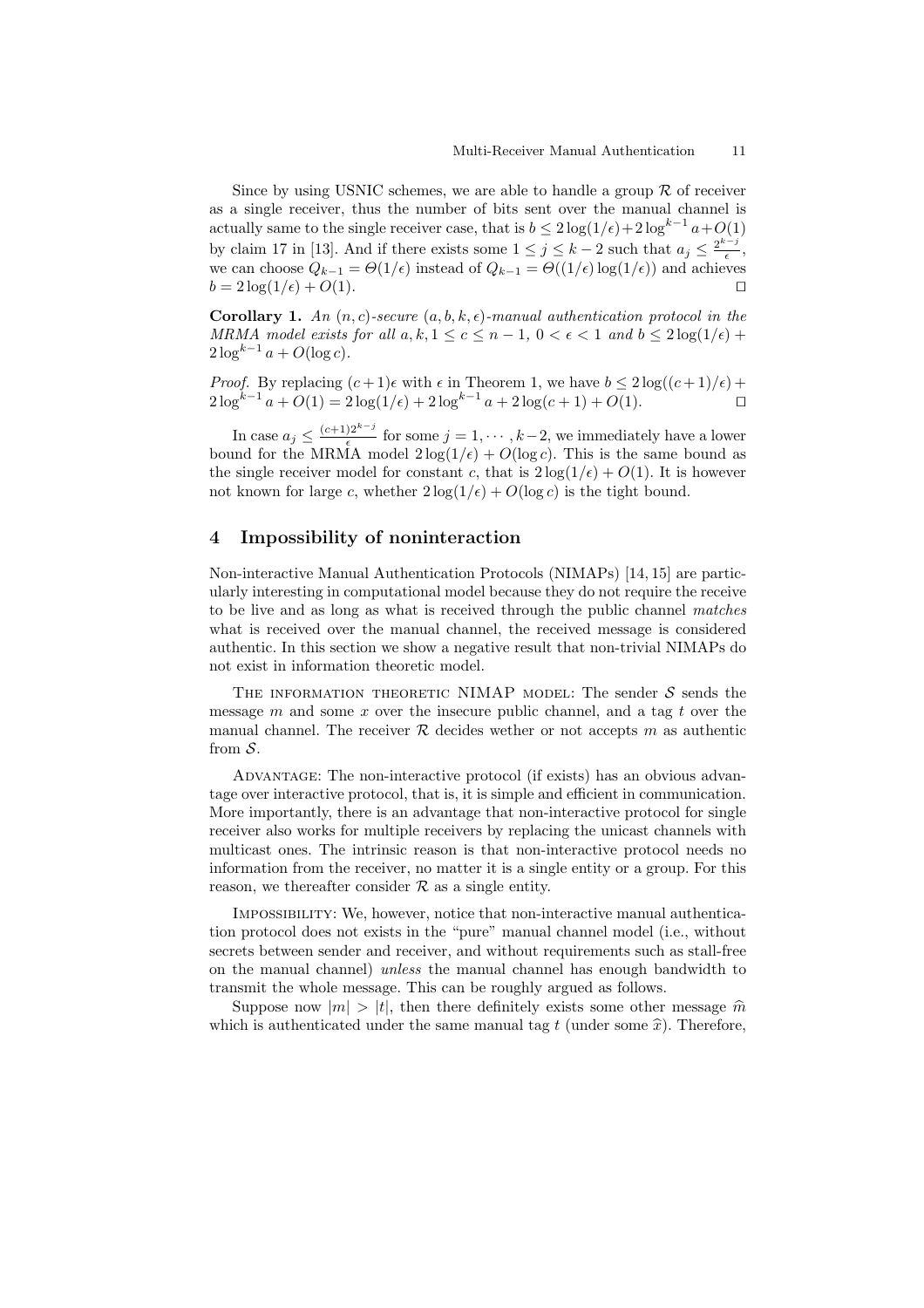on observing the authentication transcripts  $(m, x, t)$ , the adversary simply replaces  $(m, x)$  with  $(\hat{m}, \hat{x})$ . The adversary can do so "online" by removing  $m, x$ and delaying t until he figures out such  $(\hat{m}, \hat{x})$  and then inserts it into the insecure channel.

To formally prove the impossibility, we need the following formal definition of non-interactive manual authentication protocol.

**Definition 2.** Let  $M, X, T$  denote the random variables overs the sets  $M, X, T$ , respectively. A non-interactive manual protocol is given by a joint conditional distribution  $P_{XT|M} : (\mathcal{X}, \mathcal{T}, \mathcal{M}) \to [0, 1]$ , where the input message m is chosen according to the distribution  $P_M : \mathcal{M} \to [0,1]$  (by either the adversary or S). The values  $(m, x)$  of  $(M, X)$  are sent over the insecure channel and the value t of T is sent over the manual channel. Finally, R receives  $\widehat{m}, \widehat{x}, t$  and accepts  $\hat{m}$  as authentic if and only if  $P_M(\hat{m}) > 0$  <sup>3</sup> and  $V(\hat{m}, \hat{x}, t) = 1$ , where  $V(\cdot)$  is a boolean-valued function  $V(m, x, t) \in \{0, 1\}$  over  $\mathcal{M} \times \mathcal{X} \times \mathcal{T}$ .

Typically, the distribution  $P_M$  is chosen to be the uniform distribution; the joint conditional distribution  $P_{XT|M}$  is given in terms of efficiently computable randomized function  $f : \mathcal{M} \times \Gamma \rightarrow \mathcal{X} \times \mathcal{T}$ , where  $\Gamma$  is some finite se, such that P<sub>··</sub>|M is the distribution of  $f(m, \gamma)$  for a uniformly random chosen  $\gamma \in \Gamma$ . This is often directly used as the definition of a manual authentication protocol, such as [19, 15], although they are in computational setting. The protocol of Naor *et al* [13] and ours in previous sections are also described in this typical manner. Note that this definition can be extended to cover the interactive manual authentication protocol by defining a series of joint conditional distributions. Due to the time and space limitation, we leave the extension as our future work.

We use the term "an input message  $m$ " to mean a message  $m \in \mathcal{M}$  satisfying  $P_M(m) > 0$ , and denote the set of input messages by  $\mathcal{M}^+$ . Then for every  $m \in \mathcal{M}^+$ , define  $\mathcal{T}_m = \{t \in \mathcal{T} : \exists x \in \mathcal{X}, s.t., P_{XT|M}(x, t|m) > 0\}$  and  $\Delta_m =$  $\{t \in \mathcal{T} : \exists x \in \mathcal{X}, s.t., V(m, x, t) = 1\}$ .  $\mathcal{T}_m$  is called the set of correct manual tags with regard to an input message m, and  $\Delta_m$  is called the acceptable manual tags with regard to an input message m. Then we can use  $t \in \mathcal{T}_m$  (resp.  $t \in \Delta_m$ ) to refer to the event that "there exists an  $x \in \mathcal{X}$  such that  $P_{XT|M}(x, t|m) > 0$  (resp.  $V(m, x, t) = 1$ ) holds for the input message m<sup>n</sup>. Let  $1/2 \le \xi \le 1$  and  $0 \le \epsilon < 1$  be two real number constants, and let  $\epsilon(\hat{m} | m, t)$  be the chance of an adversary, who observes the authentication transcripts<sup>4</sup>  $(m, x, t)$ , in deceiving R into accepting a different message  $\hat{m}$  using his best strategy. We have the following definition for security of a non-interactive manual authentication protocol.

Definition 3. A non-interactive manual authentication protocol is said to be information theoretically  $(\xi, \epsilon)$ -secure if the following properties hold.

 $^3$  This can be looked as the message redundancy verification that excludes the messages meaningless. However, one can assume  $P_M(m) > 0$  holds for all  $m \in \mathcal{M}$  to omit this verification without impact on our impossibility result since, adding  $m$  with  $P_M(m) = 0$  to M only increase its size, has no effect on its entropy  $H(M)$ .

<sup>&</sup>lt;sup>4</sup> Which, by the definition of  $\mathcal{T}_m$ , implies  $t \in \mathcal{T}_m$ .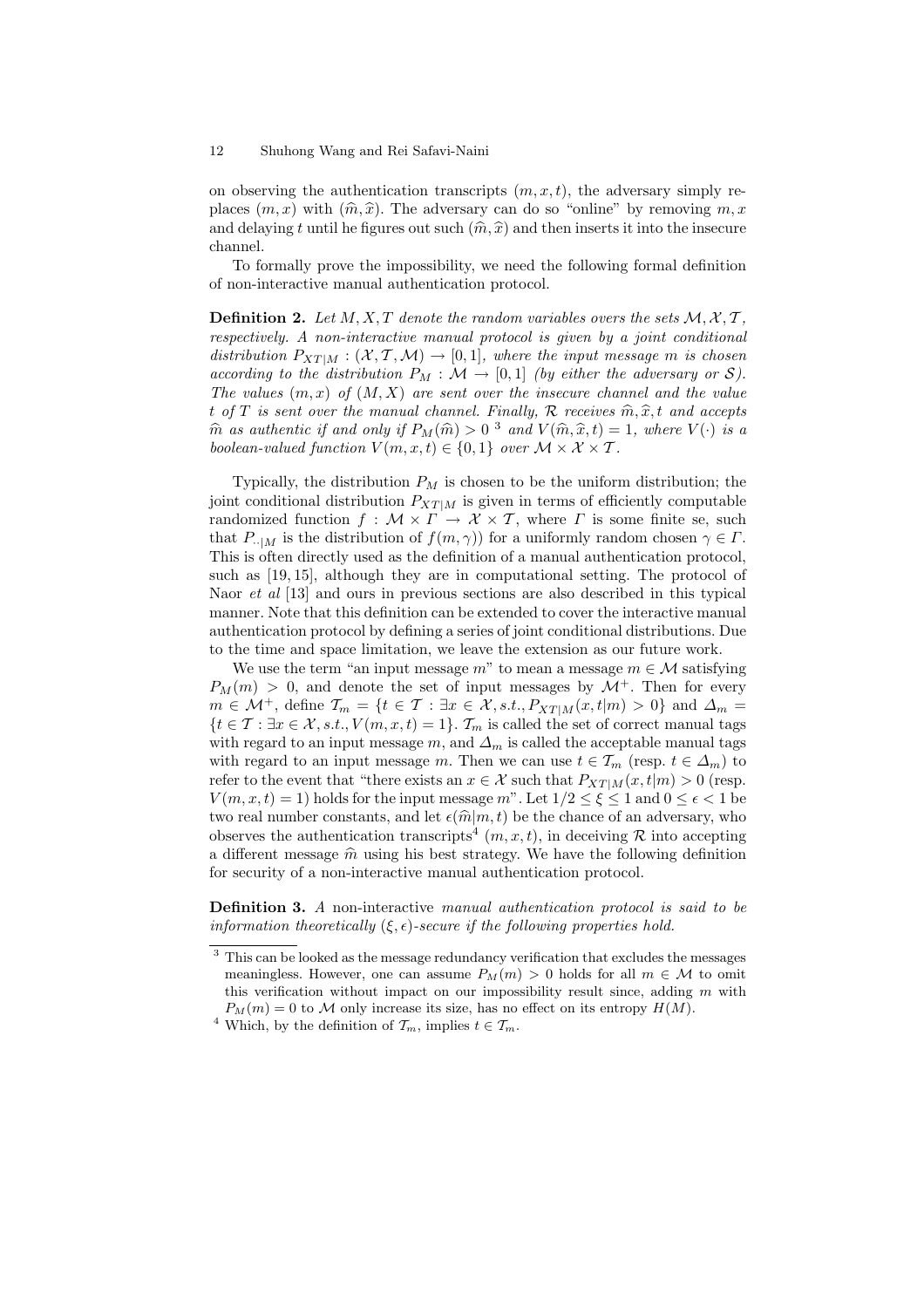- **Completeness** The joint conditional distribution satisfies for every  $m \in \mathcal{M}^+$ ,  $\sum_{x,t:V(m,x,t)=1} P_{XT|M}(x,t|m) \geq \xi$ . In other words, for all input message m, when there is no interference by the adversary in the execution, the receiver  $accepts$  m with probability at least  $\xi$ .
- **Unforgeability** The joint conditional distribution satisfies  $\epsilon(\hat{m} | m, t) \leq \epsilon$ , for all  $m \neq \hat{m} \in \mathcal{M}^+$  and  $t \in \mathcal{T}_m$ . In other words, for any computationally unbounded adversary, and for all input message m, if the adversary replaces m with a different message  $\hat{m}$ , then R accepts  $\hat{m}$  with probability at most  $\epsilon$ .

By the definitions, the property of *perfect completeness* (i.e.,  $\xi = 1$ ) in Section 2 is guaranteed if and only if  $V(m, x, t) = 1$  holds whenever  $P_{XT|M}(x, t, m) > 0$ .

For a fixed protocol, i.e., a fixed joint conditional distribution  $P_{XT|M}(x, t|m)$ , the maximal chance  $\epsilon$  of success of an adversary could be calculated as

$$
\epsilon = \max_{m,t \in \mathcal{T}_m} \max_{\widehat{m} \neq m} \epsilon(\widehat{m}|m,t).
$$

Since the adversary has computationally unbounded power, then

$$
\epsilon(\widehat{m}|m,t) = \Pr[V(\widehat{m},*,t) = 1 | t \in \mathcal{T}_m]
$$

$$
= \Pr[t \in \Delta_{\widehat{m}} | t \in \mathcal{T}_m] = \Pr[t \in \mathcal{T}_m \cap \Delta_{\widehat{m}}]
$$

$$
= \begin{cases} 1 & \text{if } t \in \Delta_{\widehat{m}}, \\ 0 & \text{if } t \notin \Delta_{\widehat{m}}. \end{cases}
$$

is a boolean-valued function and is only defined for  $m, \hat{m} \in \mathcal{M}^+$ .

**Theorem 2.** For any information theoretically secure  $(\xi, \epsilon)$  non-interactive manual authentication protocol,  $|\mathcal{M}^+| \leq |\mathcal{T}|$ . Furthermore, if  $\xi = 1$ , then  $H(M) \leq$  $H(T)$ , where  $H(\cdot)$  denotes the Shannon entropy function.

*Proof.* We observe that  $Pr[t \in \mathcal{T}_m \cap \Delta_{\hat{m}}] \leq \epsilon < 1$  is equivalent to  $Pr[t \in \mathcal{T}_m \cap \Delta_{\hat{m}}]$  $\Delta_{\hat{m}}$  = 0 since it is a boolean function. That is to say  $\mathcal{T}_m \cap \Delta_{\hat{m}} = \emptyset$  for all  $m \neq \hat{m} \in \mathcal{M}^+$ . Because  $\Delta_m \subseteq \mathcal{T}_m$ , we further have  $\Delta_m \cap \Delta_{\hat{m}} = \emptyset$  for all  $m \neq \hat{m} \in \mathcal{M}^+$ . And, thanks to the completeness property, we know  $\Delta_m \neq \emptyset$ for all  $P_M(m) > 0$ . Together, we can claim that  $\{\Delta_m\}_{m \in \mathcal{M}^+}$  forms a partition of a subset of T. So we immediately have  $|\mathcal{M}^+| \leq |\mathcal{T}|$ . But  $|\mathcal{M}| \leq |\mathcal{T}|$  is not necessarily true if there exist some messages m with  $P_M(m) = 0$ . Instead, we show  $H(M) \leq H(T)$  as below.

Denote by  $P_{MXT}$  the joint distribution over  $M, X, T$  determined by  $P_M$  and  $P_{XT|M}$ . Then  $P_{MXT}(m, x, t)$  is computed as  $P_M(m) \cdot P_{XT|M}(x, t|m)$ . Artificially define a conditional probability

$$
\Pr[m|t] = \begin{cases} 1 & \text{if } t \in \Delta_m; \\ 0 & \text{otherwise,} \end{cases}
$$

then  $H(M|t) = -\sum_{\Pr[m|t]>0} \Pr[m|t] \cdot \log_2 \Pr[m|t] = 0$ , which implies  $H(M,T) =$  $H(T)$ . Following the fact that the joint entropy of two variables is not smaller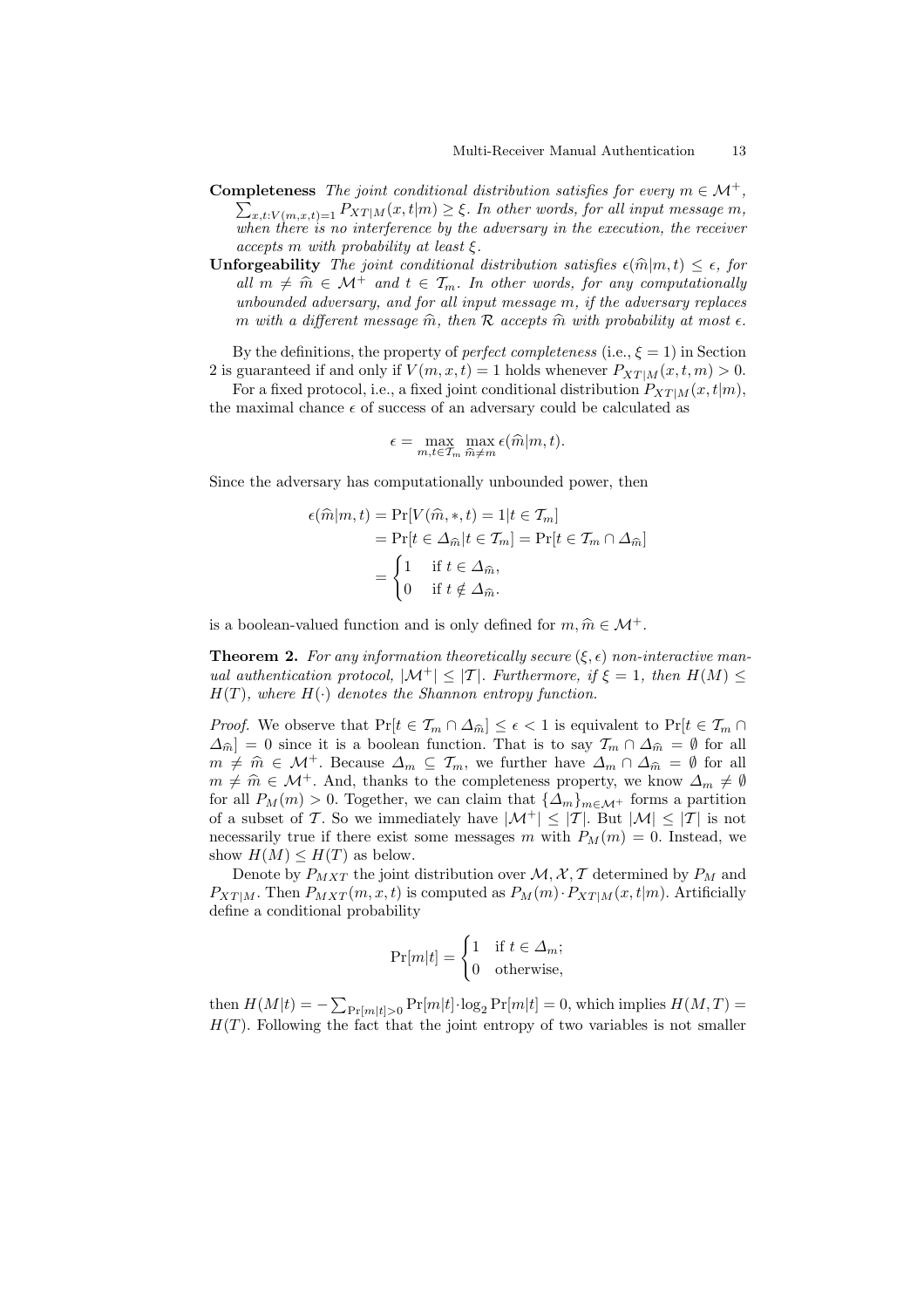than the entropy of either variable, i.e.,  $H(M,T) \ge H(M)$ , we easily arrive at the conclusion  $H(T) \geq H(M)$ . If  $Pr[m|t]$  matches the conditional distribution  $P_{M|T}$  deducted from  $P_{MXT}$ , then the conclusion also holds for the protocol.

In the following, we show that for perfect complete non-interactive protocol,  $Pr[m|t]$  does match the conditional distribution  $P_{M|T}$  defined by the protocol. In fact, we have for the general case that,

$$
P_{M|T}(m,t) = \sum_{x \in \mathcal{X}} \frac{P_{MXT}(m,x,t)}{P_T(t)} = \frac{\sum_{x \in \mathcal{X}} P_M(m) \cdot P_{XT|M}(x,t,m)}{\sum_{x \in \mathcal{X}} P_M(m) \cdot P_{XT|M}(x,t|m)}
$$
  
= 
$$
\frac{\sum_{x \in \mathcal{X}} P_M(m) \cdot P_{XT|M}(x,t,m)}{\sum_{x \in \mathcal{X}} P_M(m) \cdot P_{XT|M}(x,t,m) + \sum_{m \neq \widehat{m} \in \mathcal{M}} \sum_{x \in \mathcal{X}} P_M(\widehat{m}) \cdot P_{XT|M}(x,t,\widehat{m})}
$$
  
= 
$$
\begin{cases} 0 & \text{if } m \notin \mathcal{M}^+ \text{ or } t \notin \mathcal{T}_m; \\ p \in (0,1) & \text{if } t \in \mathcal{I}_m \setminus \Delta_m; \\ 1 & \text{if } t \in \Delta_m. \end{cases}
$$

Then we can conclude the proof by noticing that  $\mathcal{T}_m = \Delta_m$  for a perfect completeness protocol and thus  $\mathcal{T}_m \setminus \Delta_m = \emptyset$ .

# 5 Conclusions

Manual authentication captures numerous real life scenarios where a sender wants to send a message to a receiver with whom he does not have any predistribute keys, however he an use a low bandwidth auxiliary channel to send short strings authentically. We propose an extension of this model where the sender wants to send the message to a group of receivers. We introduce multireceiver manual channel to model devices such as a display used to display a short string to a group of people, or a speaker is used to send a short string to a group. Such a manual channel can be seen as a collection of manual channels, one for each receiver. Our model of adversary is the most powerful one, allowing the adversary to control independently each manual channel. We gave the construction of a protocol that achieves optimal security assuming a trusted infrastructure among receivers. We also showed nontrivial NIMAP in unconditionally secure framework does not exist. An interesting question is to consider extensions of multireceiver manual authentication systems where receivers are connected through other types of trusted mechanisms (e.g. manual channels).

### References

- 1. Simmons, G.J.: Authentication theory/coding theory. In Blakley, G.R., Chaum, D., eds.: CRYPTO. Volume 196 of Lecture Notes in Computer Science., Springer (1984) 411–431
- 2. Simmons, G.J.: Message authentication with arbitration of transmitter/receiver disputes. In Chaum, D., Price, W.L., eds.: EUROCRYPT. Volume 304 of Lecture Notes in Computer Science., Springer (1987) 151–165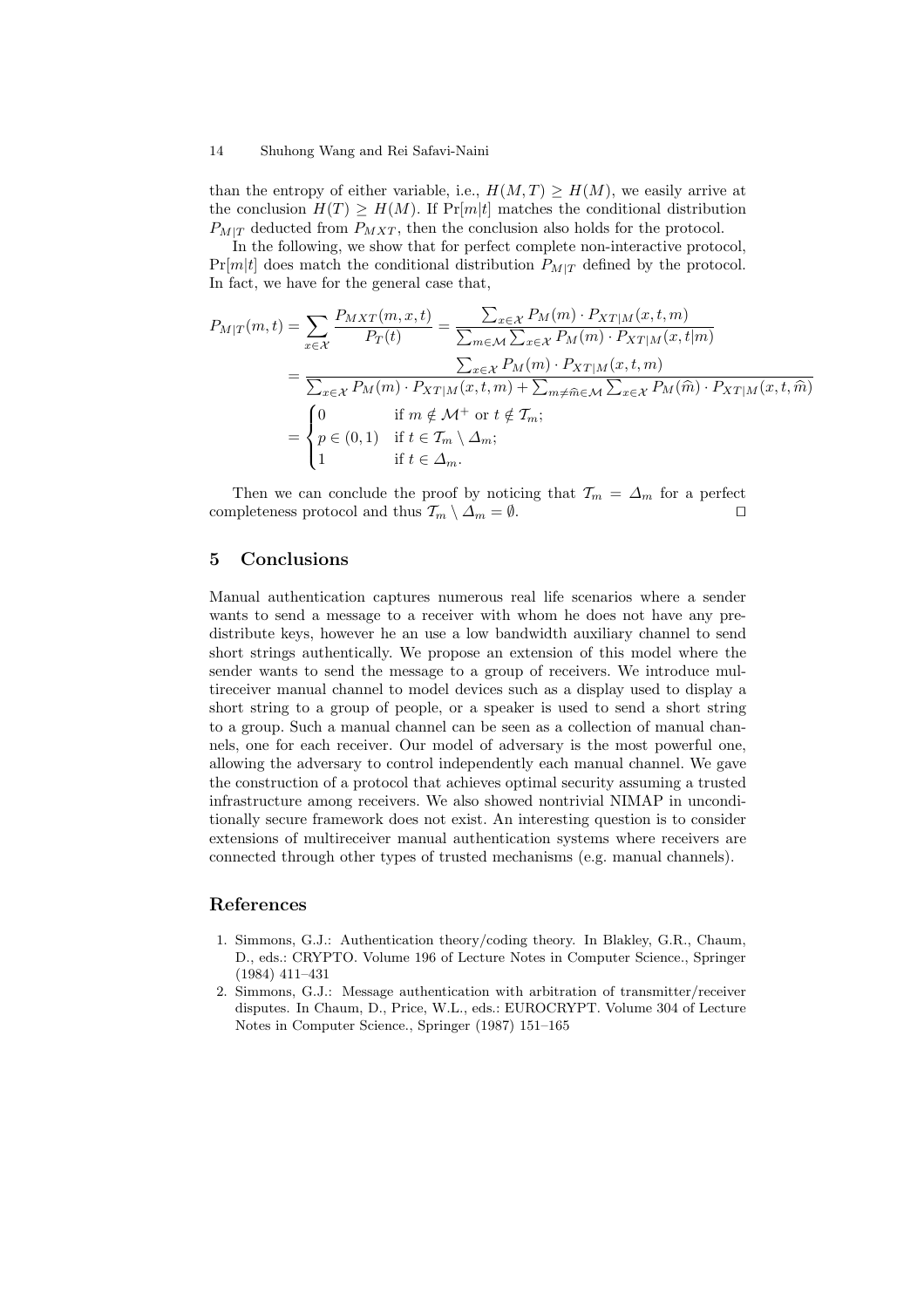- 3. Simmons, G.J.: A survey of information authentication. In Simmons, G.J., ed.: Contemporary Cryptology, The Science of Information Integrity. IEEE Press (1992) 379–419 Preliminary version appeared in Proceedings of the IEEE 76 (1988):603-620.
- 4. Shannon, C.E.: A mathematical theory of communication. Mobile Computing and Communications Review 5(1) (2001) 3–55
- 5. Gemmell, P., Naor, M.: Codes for interactive authentication. In Stinson, D.R., ed.: CRYPTO. Volume 773 of Lecture Notes in Computer Science., Springer (1993) 355–367
- 6. Gehrmann, C.: Cryptanalysis of the gemmell and naor multiround authentication protocol. In Desmedt, Y., ed.: CRYPTO. Volume 839 of Lecture Notes in Computer Science., Springer (1994) 121–128
- 7. Gehrmann, C.: Secure multiround authentication protocols. In: EUROCRYPT. (1995) 158–167
- 8. Desmedt, Y., Frankel, Y., Yung, M.: Multi-receiver/multi-sender network security: Efficient authenticated multicast/feedback. In: INFOCOM. (1992) 2045–2054
- 9. Kurosawa, K., Obana, S.: Characterisation of (k, n) multi-receiver authentication. In Varadharajan, V., Pieprzyk, J., Mu, Y., eds.: ACISP. Volume 1270 of Lecture Notes in Computer Science., Springer (1997) 204–215
- 10. Safavi-Naini, R., Wang, H.: New results on multi-receiver authentication codes. In: EUROCRYPT. (1998) 527–541
- 11. Hoepman, J.H.: The ephemeral pairing problem. In Juels, A., ed.: Financial Cryptography. Volume 3110 of Lecture Notes in Computer Science., Springer (2004) 212–226
- 12. Vaudenay, S.: Secure communications over insecure channels based on short authenticated strings. In Shoup, V., ed.: CRYPTO. Volume 3621 of Lecture Notes in Computer Science., Springer (2005) 309–326
- 13. Naor, M., Segev, G., Smith, A.: Tight bounds for unconditional authentication protocols in the manual channel and shared key models. In Dwork, C., ed.: CRYPTO. Volume 4117 of Lecture Notes in Computer Science., Springer (2006) 214–231
- 14. Peyrin, T., Vaudenay, S.: The pairing problem with user interaction. In Sasaki, R., Qing, S., Okamoto, E., Yoshiura, H., eds.: SEC, Springer (2005) 251–266
- 15. Pasini, S., Vaudenay, S.: An optimal non-interactive message authentication protocol. In Pointcheval, D., ed.: CT-RSA. Volume 3860 of Lecture Notes in Computer Science., Springer (2006) 280–294
- 16. Rivest, R.L.: Unconditionally secure commitment and oblivious transfer schemes using private channels and a trusted initializer. Unpublished manuscript (November 1999) http://citeseer.ifi.unizh.ch/rivest99unconditionally.html/.
- 17. Blundo, C., Masucci, B., Stinson, D.R., Wei, R.: Constructions and bounds for unconditionally secure non-interactive commitment schemes. Design Codes and Cryptography 26(1-3) (2002) 97–110
- 18. Wang, S.: Unconditionally secure multi-receiver commitment schemes. Manuscript (2007)
- 19. Mashatan, A., Stinson, D.R.: Noninteractive two-channel message authentication based on hybrid-collision resistant hash functions (2006)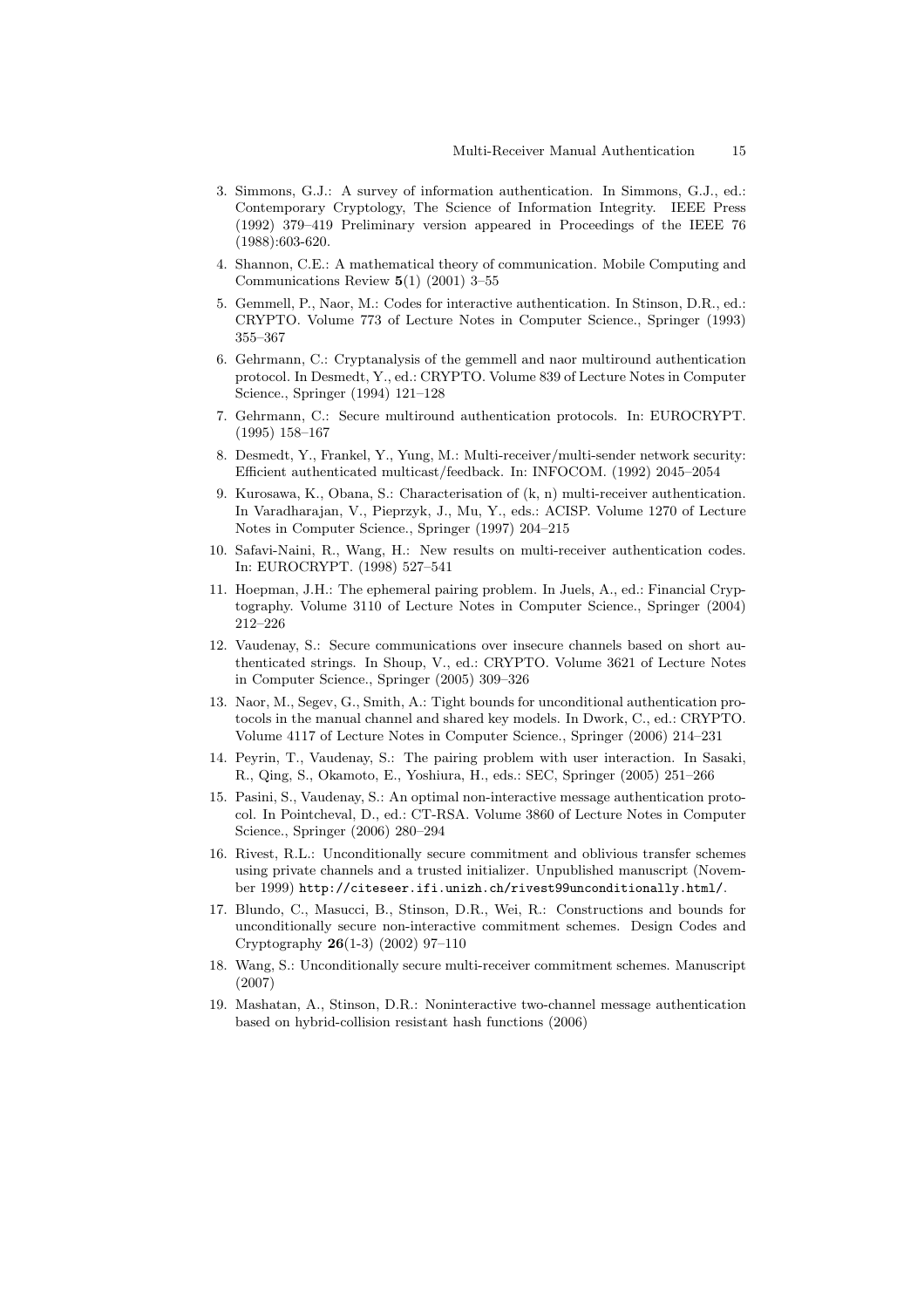# Appendix

# A Description of  $P_k$  [13]

For ease of reading and self-completeness, we give a brief description of the single-receiver  $(\mathcal{R})$  protocol  $P_k$  due to Naor, Segev and Smith [13]. To uniform the notations, we replace  $C^j$  with  $f^j$ ,  $i_{\mathcal{S}}^j$  with  $A_{\mathcal{S}}^j$ , and  $i_{\mathcal{R}}^j$  with  $B_{\mathcal{R}}^j$ .

The protocol  $P_k$ : 1. S sends  $m_S^1 = m$ . 2. For  $j = 1$  to  $k - 1$ . (a) If  $j$  is odd, then i. S chooses  $A_{\mathcal{S}}^{j} \in_R \mathrm{GF}[Q_j]$  and sends it to  $\mathcal{R}$ . ii. R receives  $\widehat{A}_{\mathcal{S}}^j$ , chooses  $B_{\mathcal{R}}^j \in_R \mathrm{GF}[Q_j]$ , and sends it to  $\mathcal{S}$ . iii. S receives  $\widehat{B}_{\mathcal{R}}^j$ , and computes  $m_{\mathcal{S}}^{j+1} = \langle \widehat{B}_{\mathcal{R}}^j, f_{\widehat{B}_{\mathcal{R}}^j}^j(m_{\mathcal{S}}^j) + A_{\mathcal{S}}^j \rangle$ . iv. R computes  $m_{\mathcal{R}}^{j+1} = \langle B_{\mathcal{R}}^j, f_{B_{\mathcal{R}}^j}^j(m_{\mathcal{R}}^j) + \hat{A}_{\mathcal{S}}^j \rangle$ . (b) If  $j$  is even, then i. R chooses  $B^j_{\mathcal{R}} \in_R \mathrm{GF}[Q_j]$  and sends it to S. ii. S receives  $\widehat{B}_{\mathcal{R}}^j$ , chooses  $A_{\mathcal{S}}^j \in_R \mathrm{GF}[Q_j]$ , and sends it to  $\mathcal{R}$ . iii. R receives  $\hat{A}_{\mathcal{S}}^j$ , and computes  $m_{\mathcal{R}}^{j+1} = \langle \hat{A}_{\mathcal{S}}^j, f_{\hat{A}_{\mathcal{S}}^j}^j(m_{\mathcal{R}}^j) + B_{\mathcal{R}}^j \rangle$ . iv. S computes  $m_S^{j+1} = \langle A_S^j, f_{A_S^j}^j(m_S^j) + \widehat{B}_R^j \rangle$ . 3. S manually authenticates  $m_S^k$  to  $\mathcal{R}$ . 4. R accepts if and only if  $m_S^k = m_{\mathcal{R}}^k$ .

Fig. 5. The k-round authentication protocol [13]

# B Description of USNIC $[p]$  [17]

Unconditionally secure non-interactive commitment scheme is suggested by Revist [16] and then formally addressed by Blundo, Masucci, Stinson and Wei [17]. As commitment schemes in computational setting, a USNIM scheme provides also two aspects of security. That is concealing and binding properties. Roughly speaking, concealing means the receiver learns nothing about the committed value before the reveal/open phase and binding means the sender can not change this value after committed. But different to computational setting, USNIM schemes works only in trusted initializer (TI) model – TI trusted by both the sender  $S$  and the receiver  $R$ . For more information, please refer to their original work.

Fig. 6 is a brief description of the Affine Plane Commitment Scheme working in  $GF[p] = \mathbb{Z}_p$ . We use the notation USNIC[p] to imply that any similar commitment scheme is applicable for our MRMA protocol in Subsection 3.2.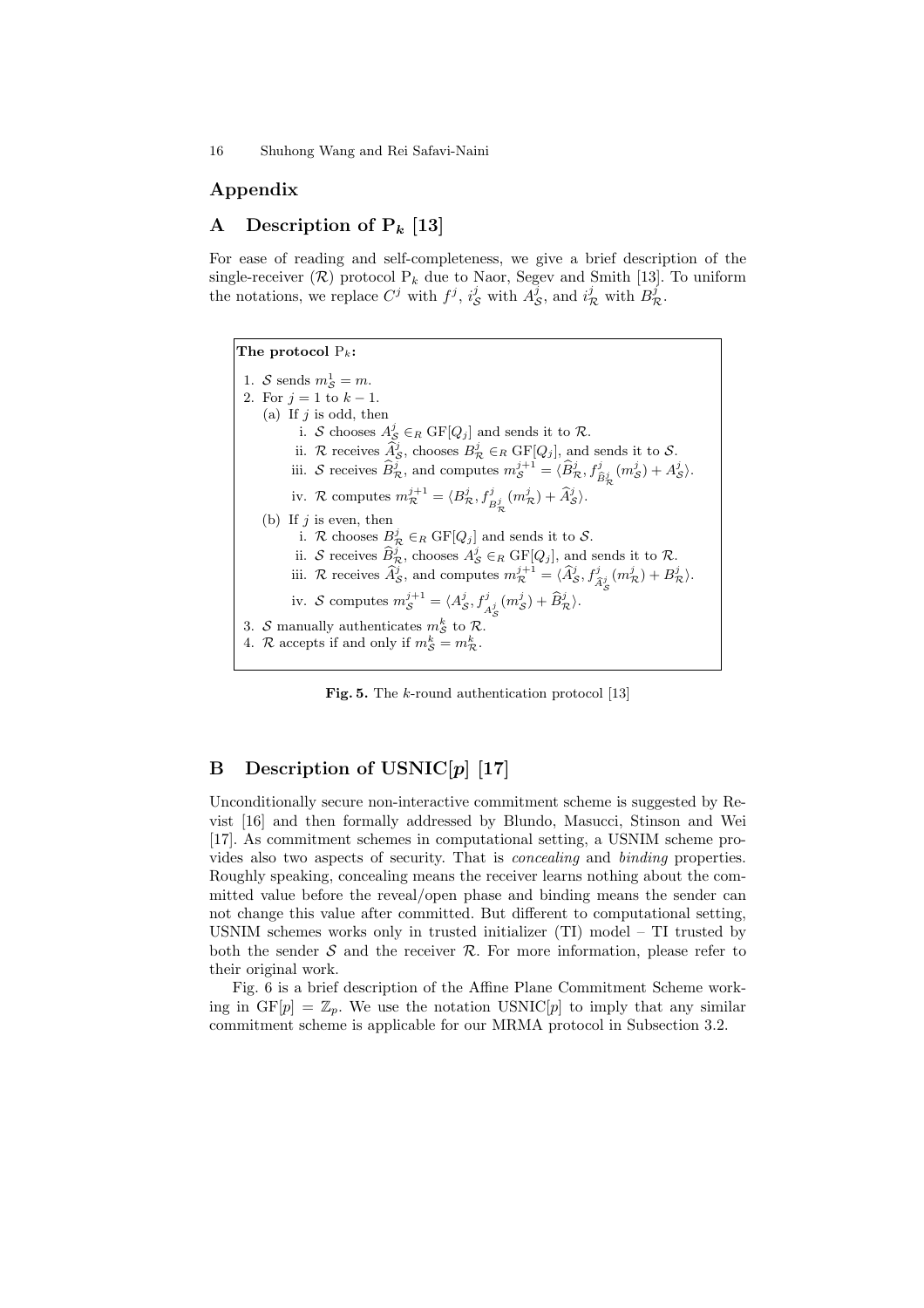| $\overline{\text{USNIC}}[p]$ Scheme: |                                                                                                                                                                             |
|--------------------------------------|-----------------------------------------------------------------------------------------------------------------------------------------------------------------------------|
|                                      | initialize TI chooses $a, b, x_1 \in_R \mathbb{Z}_p$ .<br>He computes $y_1 = (ax_1 + b) \mod p$ .<br>Then he privately sends $(a, b)$ to S and $(x_1, y_1)$ to R.           |
| commit                               | Suppose S wants to commit to the value $x_0 \in \mathbb{Z}_n$ .<br>She computes $y_0 = (x_0 + a) \mod p$ and sends $y_0$ to $\mathcal{R}$ .                                 |
| $ {\rm reveal} $                     | S sends $(a, b)$ and $x_0$ to R.<br>R verifies that $ax_1 + by_1 \mod p$ and $x_0 + a = y_0 \mod p$ .<br>If both congruences hold, $R$ accepts $x_0$ and otherwise rejects. |

Fig. 6. The USNIC $[p]$  commitment scheme from [17]

The following theorem shows that  $\mathcal{R}$ 's probability of guessing the value of  $x_0$ after the commit protocol is the same as his probability of randomly guessing it.

**Theorem 3 (THEOREM 4.1 of [17]).** The USNIC $[p]$  scheme in Fig. 6 is concealing.

The following theorem says that the probability of  $S$  cheating  $R$  into accepting a different  $x_0$  is less that  $1/p$ .

**Theorem 4 (THEOREM 4.2 of [17]).** In the USNIC $[p]$  scheme in Fig. 6, the binding probability is equal to  $1 - 1/p$ .

## C The proof of Theorem 1

*Proof.* Given an uncorrupted receiver  $\mathcal{R}_i \in \mathcal{R} \setminus \mathcal{C}$  who was cheated into accepting a fraudulent message  $\hat{m}_i (= m_i^1) \neq m (= m_S^1)$ , it holds that  $m_i^j \neq m_S^j$  but  $m_i^{j+1} = m_S^{j+1}$  for some  $1 \leq j \leq k-1$ . As in [13], denote this event by  $D_j$ . We similarly prove  $Pr[D_j] \leq \frac{(c+1)\epsilon}{2^{k-j}}$ We similarly prove  $Pr[D_j] \leq \frac{(c+1)\epsilon}{2^{k-j}}$  and therefore the cheating probability is bounded by  $\sum_{j=1}^{k-1} Pr[D_j] \leq \sum_{j=1}^{k-1} \frac{(c+1)\epsilon}{2^{k-j}} \leq (c+1)\epsilon$ .  $\frac{c+1}{2^{k-j}} \leq (c+1)\epsilon.$ 

Let  $T(x)$  be the time at which the variable x is fixed. Namely,  $T(A_{\mathcal{S}}^{j})$  denotes j the time in which S sent the tag  $A_{\mathcal{S}}^{j}$ , and  $T(\widehat{A}_{i}^{j})$  denotes the time in which  $\mathcal{R}_{i}$ received the tag  $\widehat{A}_i^j$  from the adversary, corresponding to  $A_{\mathcal{S}}^j$ ; Similarly,  $T(\widehat{B}^j)$ denotes the time in which S received the last  $\widehat{B}_{l}^{j}$ ,  $l \in [n]$ , and  $T(B_{i}^{j})$  denote the time in which  $\mathcal{R}_i$  opened his commitment for  $B_i^j$ .

From the description of the protocol, it holds that all the  $B_l^j$ 's were chosen before  $T(B_i^j)$ . So, thanks to the security of the commitment scheme,  $B_i^j$  is unchangeable except with a probability  $1/Q_j$  (binding property of USNIC[ $Q_j$ ]) and the other  $B_l^j$ 's  $(l \neq i)$  were chosen *independently to*  $B_i^j$  (concealing property of USNIC $[Q_j]$ ). In the exception case we regard the adversary as being successful, which happens with a probability at most  $c/Q_j \leq \frac{c\epsilon}{2^{k-j}}$  (accumulated among all the corrupted users).